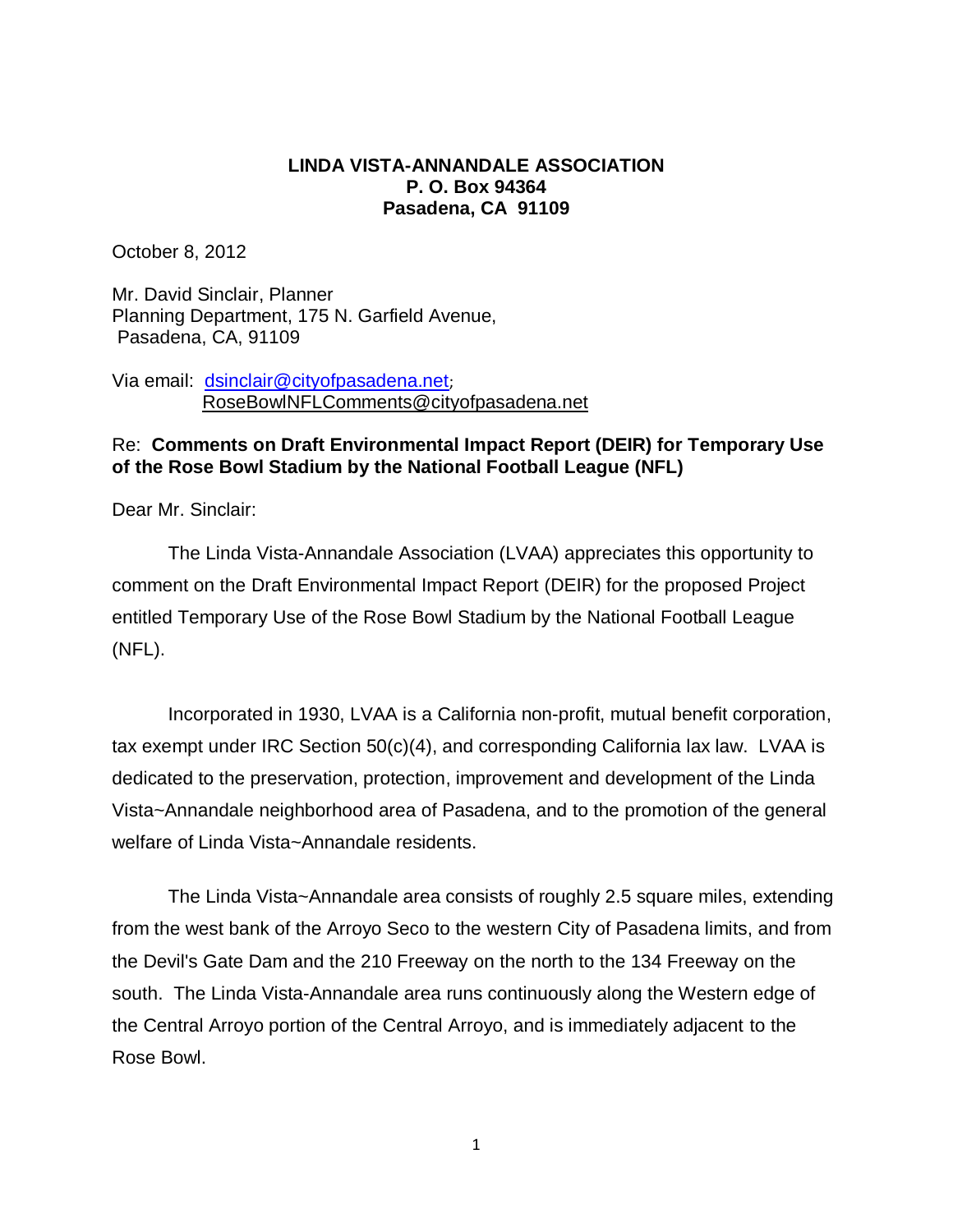The neighborhood includes, and LVAA represents, approximately 1,350 singlefamily homes.

**1. Project Description is Legally Inadequate.** The DEIR Project Description is inaccurate and incomplete, and, therefore, legally Inadequate.

CEQA law is clear: The project description must be adequate, and as court cases have held, an accurate and adequate description of the project is necessary to correctly and fully describe the scope of environmental review. Further, the entire project being proposed for approval, and not some smaller or component part of it, must be described in the DEIR. As courts have held, a complete project description is necessary to ensure that all of the project's environmental impacts are considered and studied.

The "project" is more correctly described as the use of the Central Arroyo (all 470 acres), including, but not limited to, the Rose Bowl stadium and adjacent areas under the control of the Rose Bowl Operating Company (RBOC), by both the NFL as an entity, and an identified NFL team, for a "worse case" total of thirteen (13) NFL Displacement football games for five (5) continuous years, together with all the specific, detailed requirements of the NFL and the identified NFL team arising out of this use.

The City of Pasadena states on Page 2 of the Notice of Public Meetings to Provide Comments for the NFL Draft Environmental Impact Report that "The following Approvals would also be required by the Pasadena City Council":

NFL Agreement: Contracts with the NFL, including a lease, franchise commitment agreement and financing agreement(s) would be required in connection with the project.

Without a contract of any kind with the NFL or an identified NFL team, not even a "term sheet" or list of "deal points", how is it possible to know the legally Adequate scope of environmental review required to ensure that all of the project's NFL environmental impacts are fully considered and studied?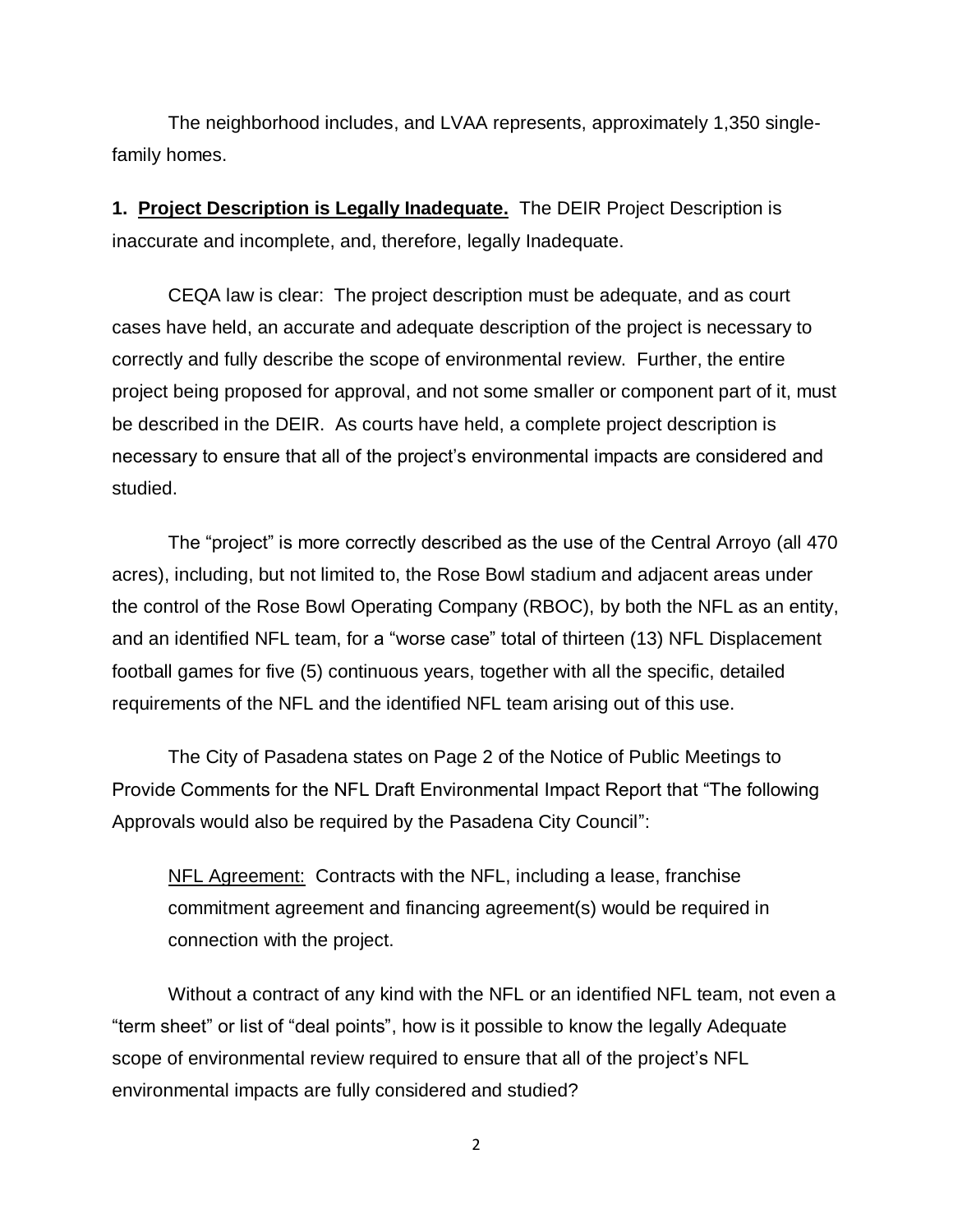Without knowing the identify and reputation of the specific Rose Bowl NFL team, how is it possible for the DEIR to fully consider impacts and mitigations? It is LVAA's opinion that legally Adequate environmental review under CEQA for the Oakland Raiders playing thirteen (13) games in the Rose Bowl for five (5) continuous years would require a broader and more intense scope of analyses than practically any other NFL team.

The DEIR on Page 2.0-16 admits that the NFL will require significantly increased lighting and signage over that currently in place at the Rose Bowl. Would, for example, the NFL and the NFL team require additional changes or improvements to: the remodeled Rose Bowl; the Rose Bowl Area, including Area H and the adjacent or nearby paved parking areas; the Golf Courses, including the use of substantial portions of the Golf Courses for game parking; ingress and/or egress to and from the Rose Bowl Area, including public streets; security measures resulting in further Displacement of Recreational users and impacts on adjacent neighborhoods; installation and operation of commercial retail outlets, such as the "NFL Experience"; or, installations and operation of NFL commercial advertising and promotional banners and similar commercial, visual materials? Reference is made to the 2005/2006 list of "deal points" and proposed NFL Lease for the prior permanent NFL proposal for other examples of NFL required physical impacts on the Rose Bowl and RBOC controlled area, the Arroyo and other adjacent areas. None of these, or any similar NFL-specific impacts, are studied or analyzed in the DEIR.

For example, what exactly would be the specific impacts on neighborhoods adjacent to the Rose Bowl of the NFL Sports Lighting Design Criteria? The specific impacts are not studied in the DEIR. As to Rose Bowl NFL-specific impacts, what is the basis of the unsubstantiated assertion on Page 2.0-16 of the DEIR that the NFL required "illumination is focused on the field and does not spill light outside the seating bowl"?

To the extent that the DEIR does refer specifically to the NFL, a number of unsubstantiated "facts" are asserted and Inadequately considered.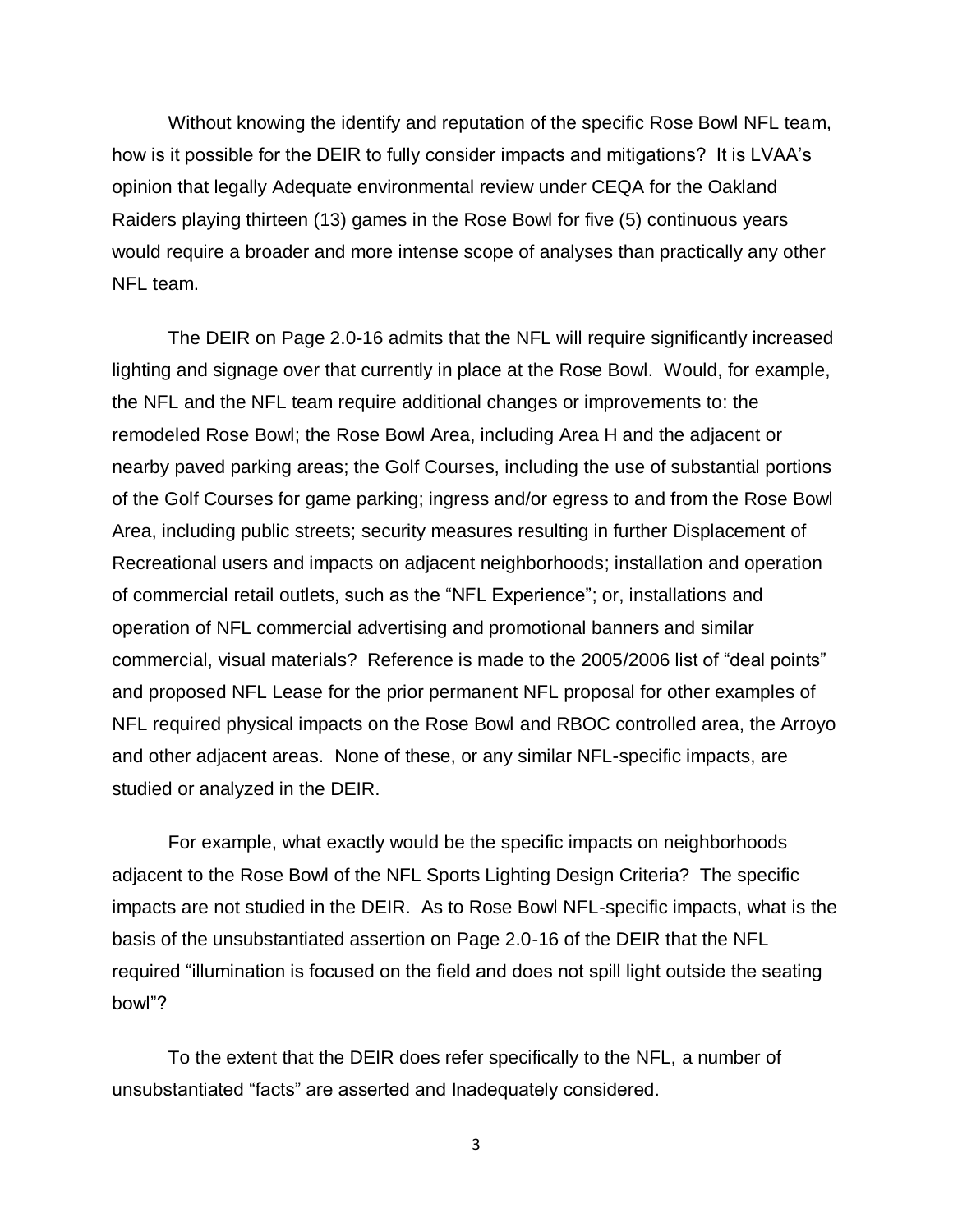The DEIR includes no description of exactly how long it would take to set-up for NFL games, how long it would take to break-down after NFL games, and how set-up and break-down would potentially impact UCLA football, the Tournament of Roses, and all recreational users of the Arroyo. Instead, the DEIR appears to assume that set-up and take-down will take no more than one day, which assertion is unsubstantiated. What is the basis for this unsubstantiated assertion?

The DEIR, on Page 3.1-19, asserts that "set up" for each NFL game requires deliveries by only thirty-five (35) trucks. What is the basis for this assertion which Is unsubstantiated?

For example, the DEIR states that NFL "signage" would be temporary and in place for no more than 24 hours. What is the basis for this assertion, which is unsubstantiated?

Amendment of the Arroyo Seco Public Lands Ordinance to increase the number of Displacement events from twelve (12) to twenty-five (25) is just one portion of the project. Without detailed knowledge of what the NFL and an NFL team will require for the thirteen (13) NFL Displacement football games in the Rose Bowl, the project description is incomplete, and, essentially, the project is speculative and the project description is improperly phased and improperly segmented, and, therefore, is legally Inadequate.

**2. Full and Effective Mitigation Measures Required.** CEQA is clear: CEQA requires the City of Pasadena to make every good faith effort to fully and effectively mitigate all significant, negative environmental impacts before recommending the adoption of a Statement or Statements of Overriding Consideration.

The Sections of the DEIR which conclude that impacts cannot be mitigated below levels of significance, specifically Recreation; Transportation, Circulation and Parking; Air Quality; and Greenhouse Gases; all include minimal, ineffective suggested Mitigations, certain of which are in error.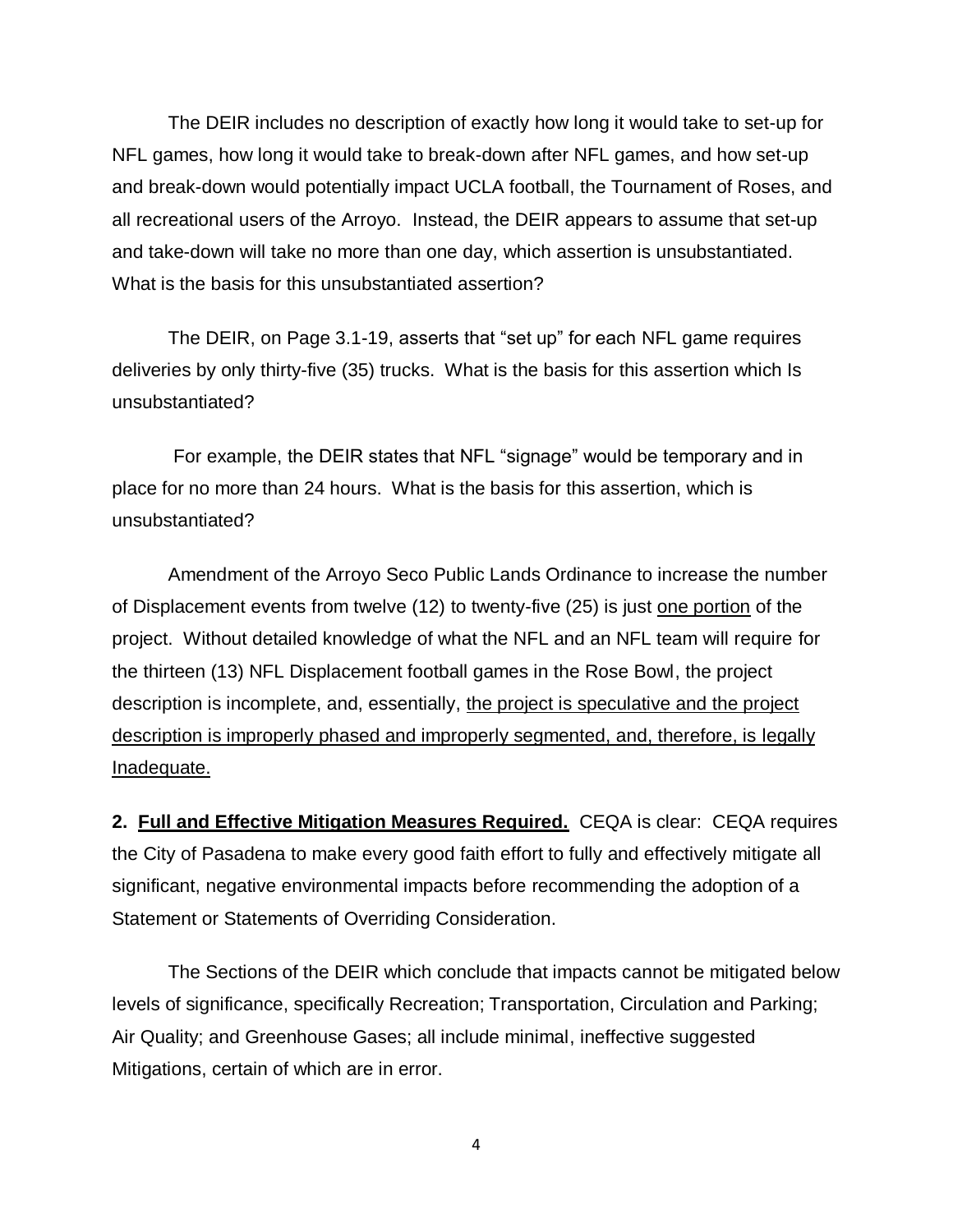The balance of the DEIR Sections also include a number of minimal, ineffective suggested Mitigations. The entire DEIR fails to include Mitigations to address known impacts. Further, the DEIR fails to include any analyses of Historic Resources or Aesthetics.

The DEIR is legally Inadequate in that it fails to include full and effective Mitigations, particularly as to those subject areas involving recommendations to adopt a Statement or Statements of Overriding Consideration.

**3. Recreation.** The Initial Study correctly recognizes that Displacement of active and passive and active recreational uses will be significant. However, the DEIR bases its conclusions on estimated data from secondary sources. Such estimated, secondary data results in minimal, legally Inadeqate DEIR mitigations.

Further, in our view, Displacement will take place throughout the Arroyo, including on a cumulative basis. A number of recreational uses take place throughout the Arroyo without any "border" limitations, such as walking, hiking and equestrian activities. In fact, the entire Arroyo is recognized as one coordinated planning area and one environmentally sensitive area as reflected in the Arroyo Seco Master Plans, which were evaluated under a single Master Environmental Impact Report certified in February, 2003.

**(a) Baseline Studies Required.** Significant Arroyo Recreation impacts, including cumulative impacts, and, a full and adequate analysis of mitigations, cannot be adequately understood and studied without a **Baseline Study or Studies of all current** actual, not estimated, Arroyo recreational users. The Baseline Study or Studies should include, but not be limited to, the following:

- actual number (and not estimated numbers) of attendees at City Permitted/entitled events, determined from the City Master Calendar, and, including all charitable "Walks", "Runs" and similar activities;
- Kidspace Museum attendance weekdays and weekends, including special events;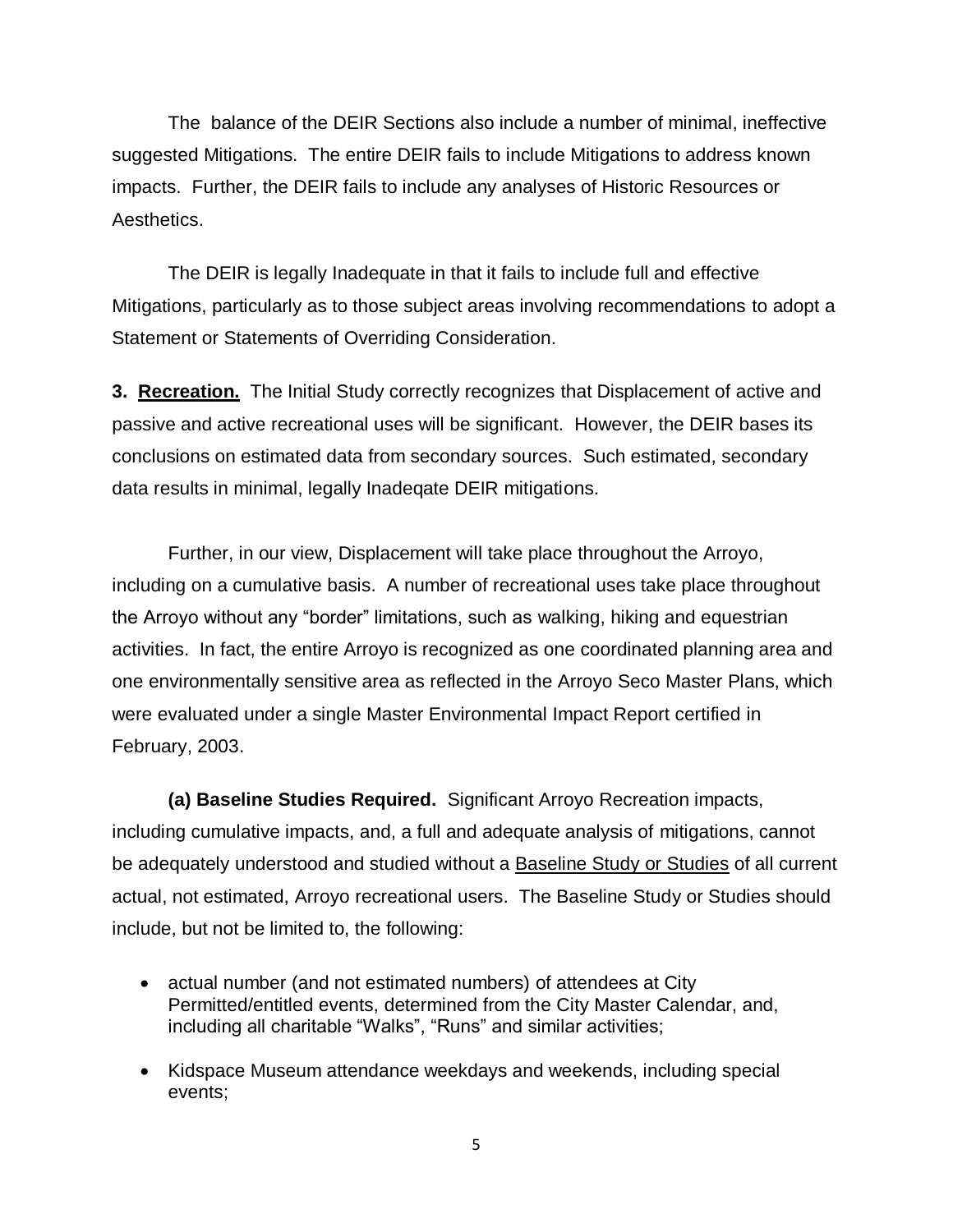- Rose Bowl Aquatic Center attendance weekdays and weekends, including special events;
- RJ Canning Flea Market/Swap Meet attendance, particularly holiday November and December actual attendance numbers.
- Tournament of Roses December Float building and viewing activities actual attendance;
- Brookside Park use over and above City Permitted events, including all casual Park users;
- Oak Grove Park (Hahamongna) casual use;
- Children's Playground use weekdays and weekends;
- Area H events and uses, including City Permitted use, organized Soccer (AYSO) and similar uses and events, and, casual users such as "pick-up" games and kite flyers; As to AYSO children's Soccer, the games involve hundreds of kids on both Saturdays and Sundays, including parking in the Central Arroyo other than the Golf Courses.
- Numbers of casual walkers and joggers in and around the Central Arroyo "Loop" and adjacent areas;
- Numbers of Central Arroyo and Hahamongna bicyclists, including casual bicyclists and organized Peloton users;
- Numbers of equestrians throughout the entire Arroyo, including organized groups;
- Numbers of Trail walkers and hikers in, around and through Hahamongna, Central Arroyo and Lower Arroyo trails;
- Numbers of Bird Watchers throughout the Arroyo, including organized groups such as the Audubon Society;
- Analysis of Golf Course (both Golf Courses) users weekdays and weekends, including all special events such as organized Tournaments;
- Brookside Club House users, including organized events, casual diners and other social users, and, Pro Shop users;
- Baseball Field use, including organized events and casual use;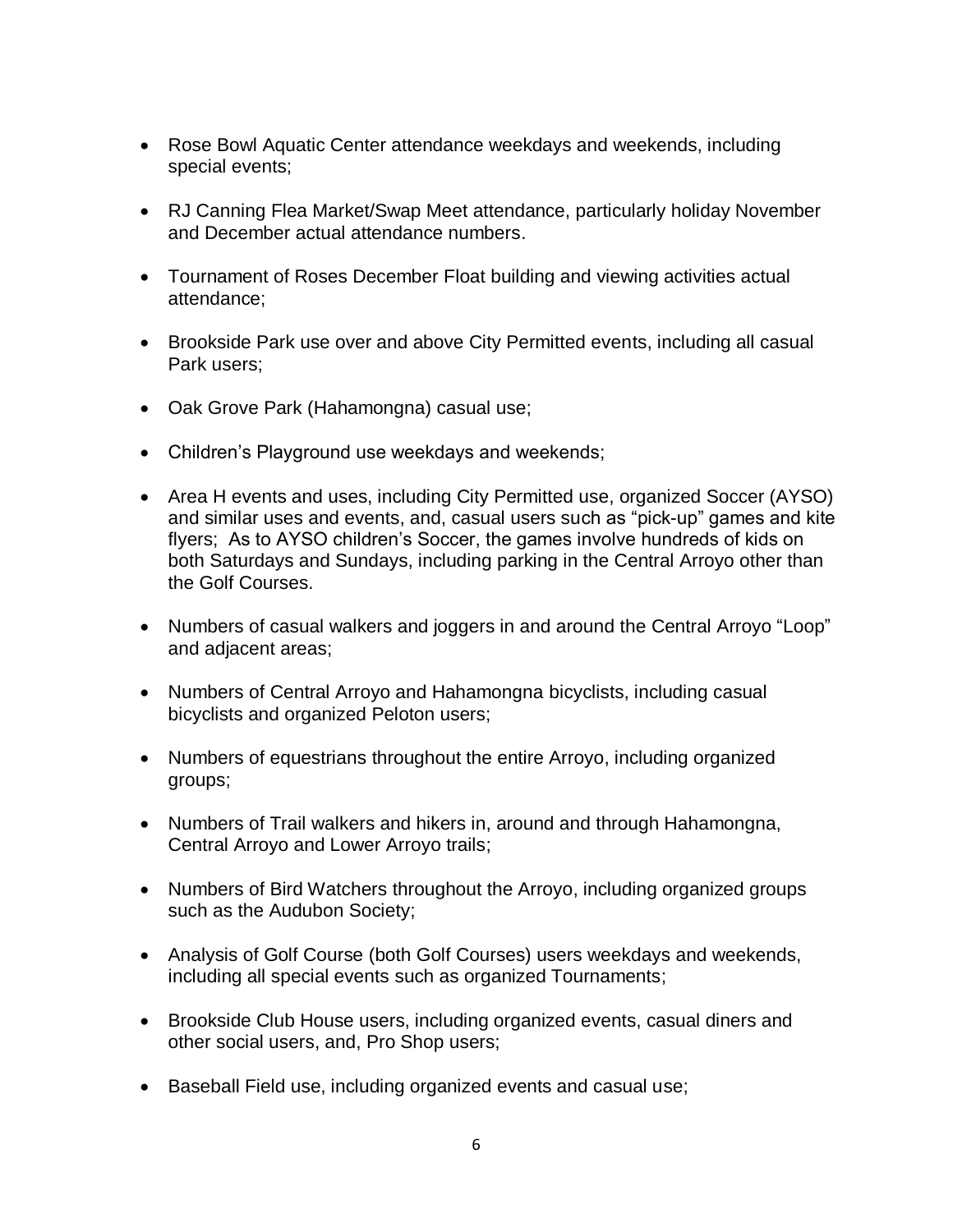- Tennis Court use, including organized events and casual use;
- Upper Arroyo Disc/Frisbee Golf users;
- Lower Arroyo Casting Pond and Roving Archers use;
- Organized/Permitted use of La Casita del Arroyo (Lower Arroyo);
- Organized and casual recreational use of all other dedicated Park land in the Arroyo, including, but not limited to, an area referred to as "Rose Bowl Park" in the Initial Study;
- Displacement effects and impacts on all other City Parks and recreational facilities, taking into account that City policy for some time has been and is to direct recreational activities from smaller City Parks and facilities to the Central Arroyo;
- For all of the above and all other recreational activities in the Central Arroyo: current parking requirements and actual parking use, and, current requirements and actual use of access to recreational use of the Arroyo through public transport.

**(b) Golf Courses and Other Turf Areas.** One extremely important Recreational opportunity in the Central Arroyo, which will be significantly impacted by NFL football, is playing golf on the two Central Arroyo Golf Courses.

Mitigation Measure 3.6-1 on DEIR Page 3.6-23, states:

"The RBOC or their designees shall be responsible for timely repair (within one day) of damaged Brookside Golf Course turf areas as a result of parking during displacement events."

This Mitigation should be removed. It is infeasible; undoable; false and misleading. Simply put, the turf areas on the Golf Courses cannot be repaired in one day – this is impossible. The Golf Courses are barely "repaired" currently over a long period of time after UCLA football season ends. Doubling parking, particularly with destructive NFL tailgating fans, requires: a full analyses and study of actual physical impacts on the Golf Courses of the proposed Project, including the "tipping point" beyond which the physical condition of the Golf Courses will be irreparable and

irretrievable.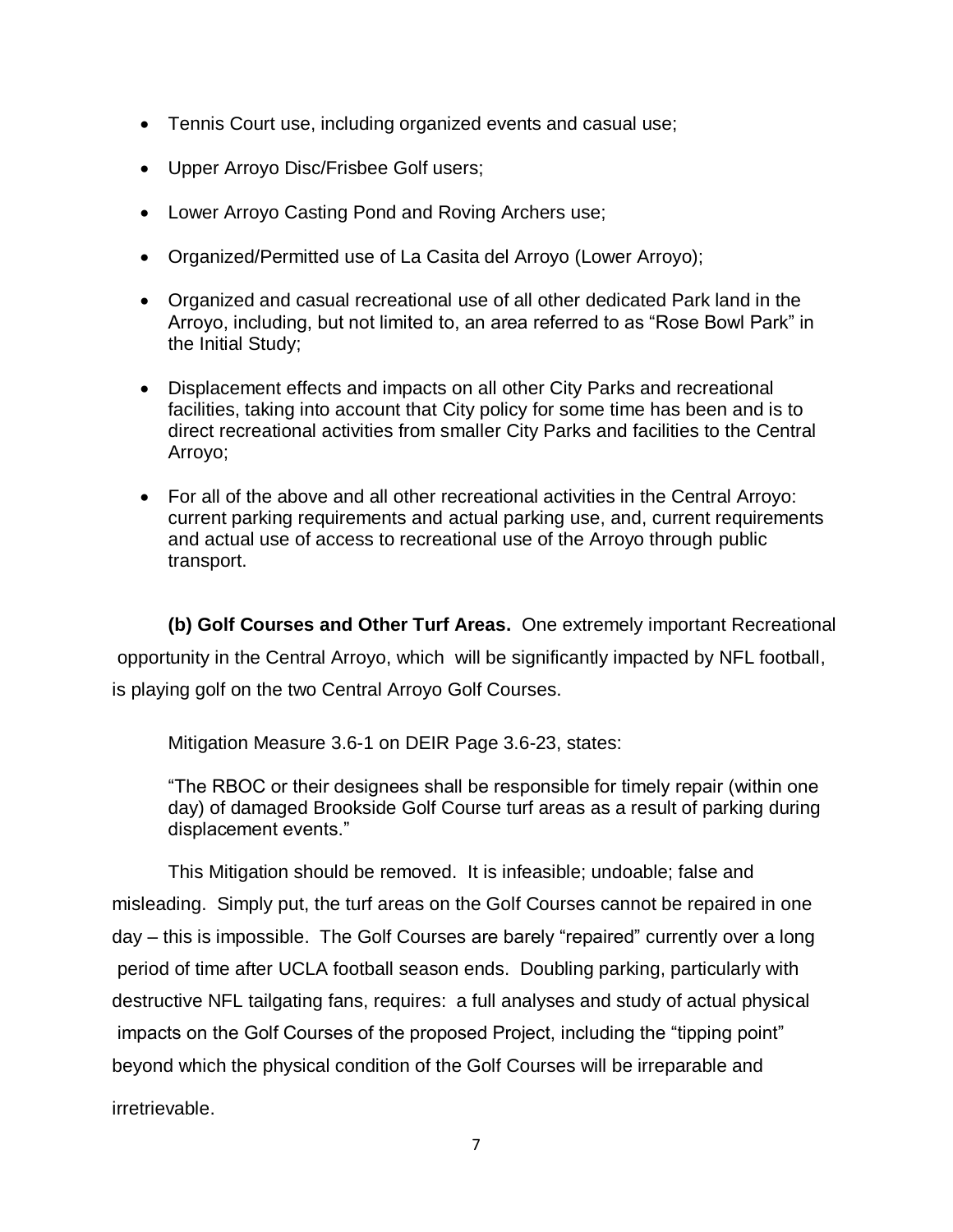Suggested Mitigation: inclusion of, or provision for, a written Plan including methods and time tables, discussion and participation of the golfers themselves, and a full analysis of the requirements of repairing and preserving the Golf courses, as well as Central Arroyo turf areas in general.

Further, rainy days are not adequately considered by the DEIR. The suggested Mitigation Plan also must include specific mitigation measures to address rainy day parking limitations, i.e., the unavailability of golf course parking during and after rainy days, plus the degradation of the courses and all the other Central Arroyo turf areas from rain and additional measures required to restore the courses and other turf areas.

For example, when the Golf Courses are unavailable for parking due to rain, UCLA fans are parked in the neighborhoods per RBOC policy, particularly the Linda Vista-Annandale neighborhood.. The DEIR does not address this issue at all.

**(c) Factual Errors and Minimal Mitigations.** It is of great concern that the Recreation Mitigations are minimal and fail to accomplish anything. Such an approach to Mitigations is Inadequate. The most obvious failure, including clear error, is the inclusion in the DEIR of a "mitigation" (MM 3.6-2 on DEIR Page 3.6-29) that the RBOC will maintain all access to the Central Arroyo for all recreational users during NFL and "other" displacement events. This mitigation is false, misleading, an illusion, and, cannot be implemented. It should be removed from the DEIR. For UCLA and other current Displacement events, the Central Arroyo is closed for all recreational users 8 -9 hours before the event, and does not reopen for about 2 hours after the event.

Even more inadequate: "positive" Impact 3.6-3 on DEIR Page 3.6-30 as to "enhanced recreation" from NFL games. All references in the DEIR to "enhanced" recreation and beneficial impacts from NFL games should be removed from the DEIR. This provision appears to be an effort to "offset" significant impacts, but this alleged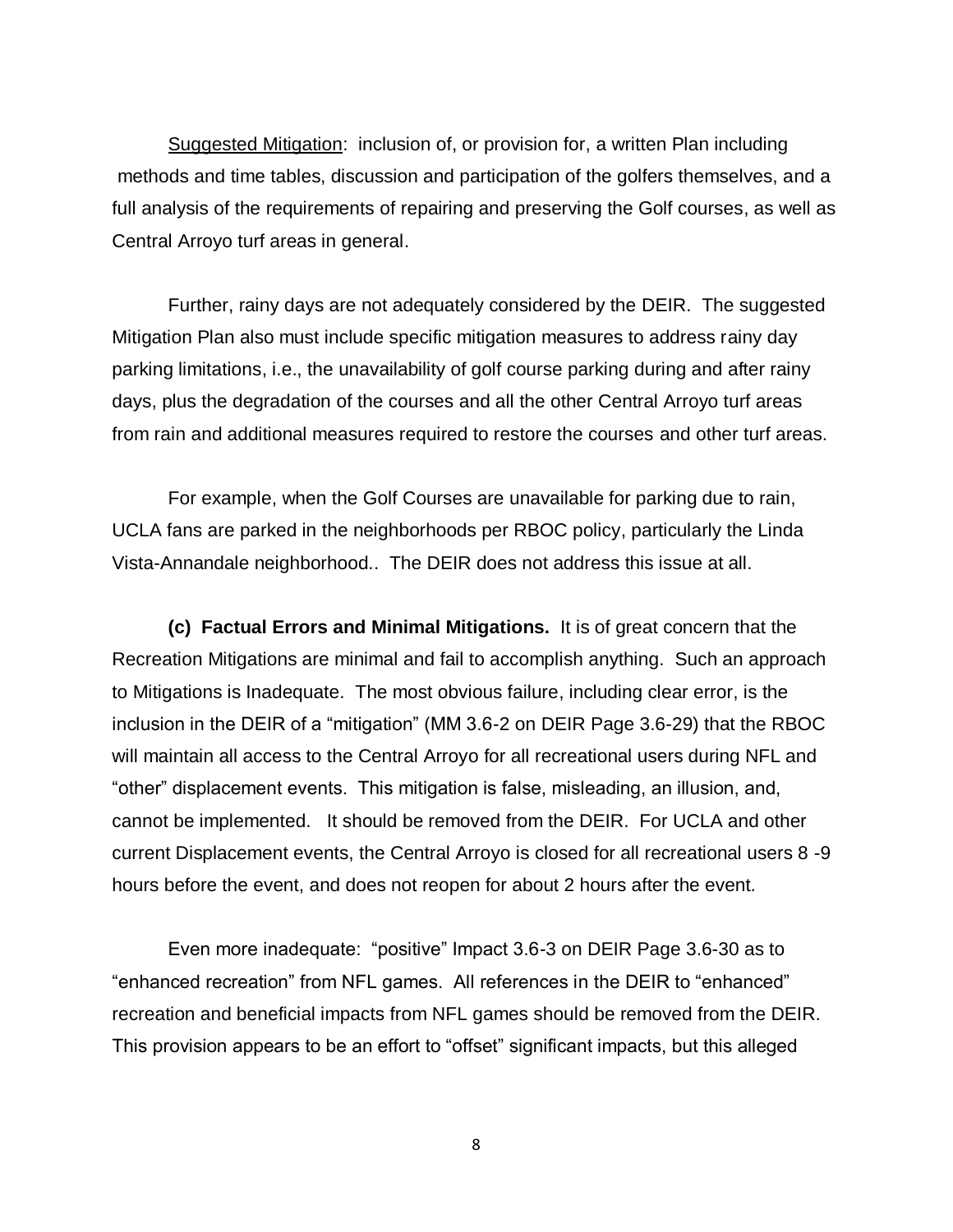recreational "enhancement" is not equivalent in any way to the recreational opportunities which will be lost in the Central Arroyo as a result of the proposed project.

There are missing Mitigations arising out of the fact that all forms of communitybased recreation will be displaced for days at a time for half the year: where are all the recreational users going to be relocated? How will they get there? What will be the physical effects and impacts on other City parks and recreational areas of the forced relocation of thousands of people forced out of the Central Arroyo for approximately half the year? What is the Plan to provide substitute Central Arroyo recreational opportunities?

Suggested Mitigation: The DEIR should include or provide for a written Central Arroyo Recreational Displacement Plan which fully fakes account of all lost recreation, relocation of lost recreation, and a full analyses of all measures required to fully mitigate the loss of recreation and the impacts on all Pasadena's other recreational assets.

The "Off-Site Recreation" portion of the DEIR, beginning on Page 3.6-5 of the DEIR, is Inadequate in that it is generally in error in listing "Citywide Community and Neighborhood Parks." While these asssets provide certain recreational opportunities, the Central Arroyo is unique. The recreational experiences provided by the Central Arroyo cannot be duplicated by most of Pasadena's developed community and neighborhood parks. Most of the listed parks, such as the Wrigley Gardens, are not equivalent or comparable to the Central Arroyo in any manner. As to Hahamongna Watershed Park and the Lower Arroyo, access, including ingress and egress, to these areas during Displacement events is severely limited.

As to the Angeles National Forest, which was severely compromised by the Station Fire, and the San Gabriel Wilderness Area, these assets are not comparable or equivalent to the Central Arroyo. For example, how would mothers with young children who walk the Central Arroyo Recreational Loop for exercise and enjoyment transfer this experience to the Angeles National Forest or the San Gabriel Wilderness Area?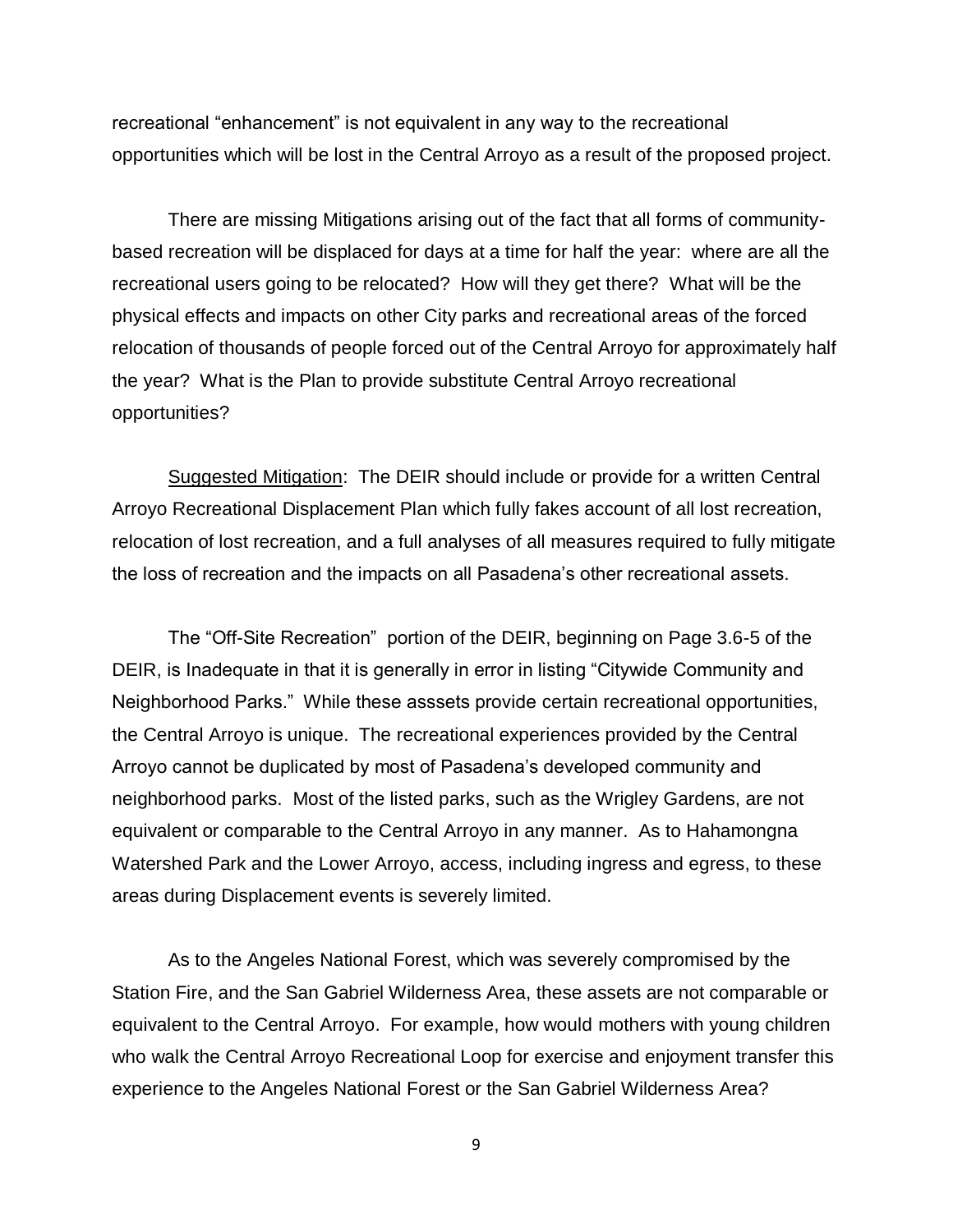The "Other Special Facilities" portion of the Recreation section of the DEIR, beginning on Page 3.6-12 of the DEIR, borders on the ludicrous. Such "opportunities" as the Gamble House, the Huntington Gardens, Descanso Gardens, and so on, again, are not comparable or equivalent to the Central Arroyo. The Altadena Golf Course and the Eaton Canyon Golf Course are not comparable to the Central Arroyo Golf Courses. These Golf Courses are both nine-hole courses, as opposed to the Central Arroyo courses which are both eighteen-hole courses with a much different and better Golf experience than Altadena or Eaton Canyon. The Eaton Canyon Park and McCurdy Nature Center are fully and, arguable, overused currently. Eaton Canyon cannot, as a practical matter and matter of fact, absorb any significant increases in use.

**(d) Current** B**aseline: Degraded Condition of the Central Arroyo.** Reference is made to the recent Urban Land Institute Report (ULI Report) on conditions in, and the future of, the Central Arroyo, specifically as: summarized in the Power Point "exit" public presentation.

As to general impressions: the ULI panel concluded as to the Central Arroyo:

- Incredible natural resource in a magnificent setting
- Facility is declining from overuse and lack of appropriate investment
- No comprehensive management plan for prioritizing the use of scarce resources in the Central Arroyo.

The ULI Report includes an analysis of current baseline conditions in the Central Arroyo which should be included in the Baseline and environmental "setting" portions of the DEIR. The ULI Report observes that the Central Arroyo is in decline NOW from overuse and lack of appropriate investment. In addition to the ULI Report findings, the Linda Vista-Annandale Association and the general public which enjoys the Central Arroyo know from our own observations and experiences that the Central Arroyo suffers from current intense Rose Bowl use. What will over five (5) continuous years of intense use from the NFL do to Pasadena's "Central Park" as called out by the ULI Report?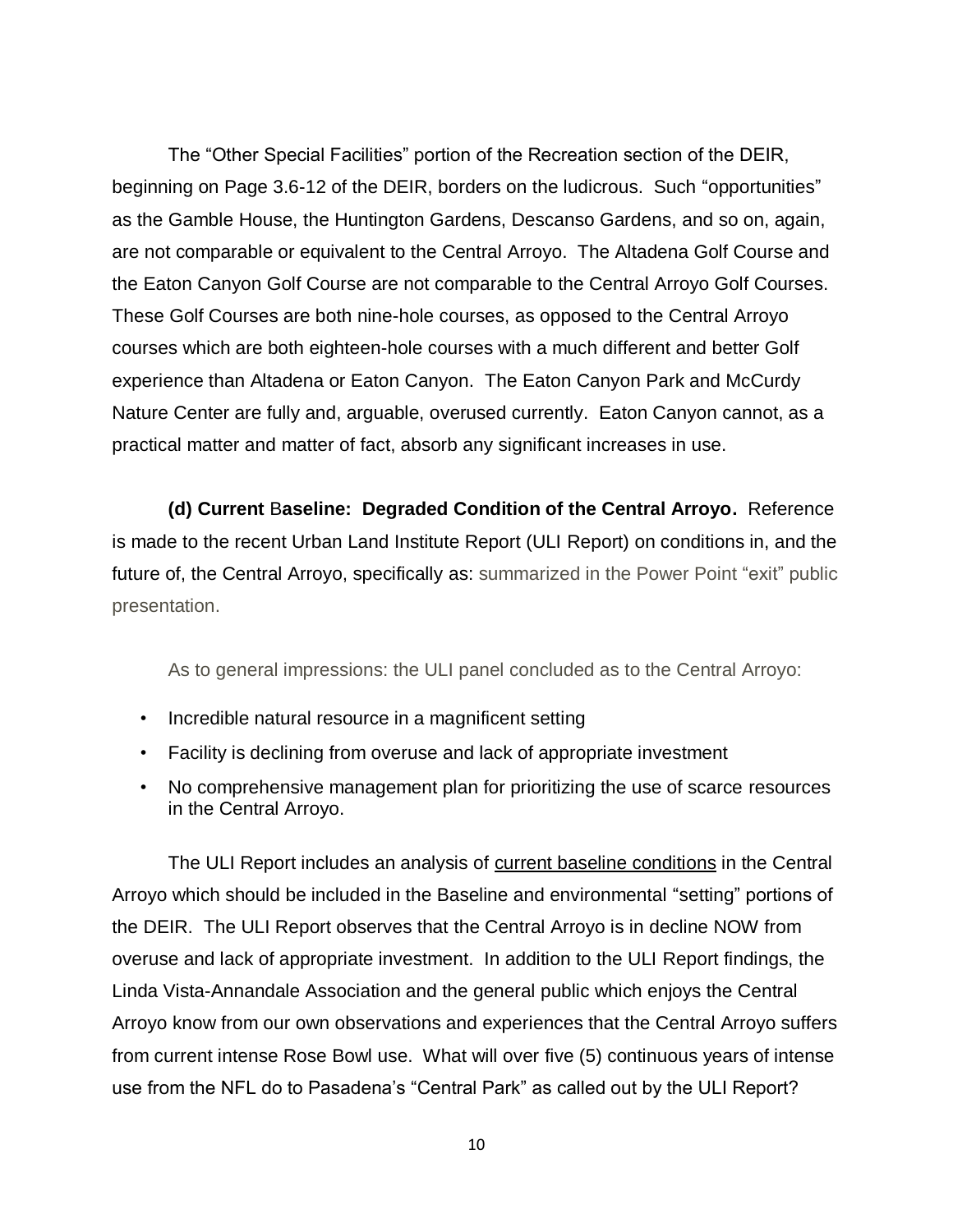As to cumulative intensification of use from the NFL proposal, what will be the actual physical results from further degradation? What is the "tipping point" when the Central Arroyo cannot be restored for its primary use, which is the recreational enjoyment of the Pasadena community and surrounding communities? The DEIR is Inadequate in that it fails to identify further and cumulative degradation of the Central Arroyo over current baseline degraded conditions.

Suggested Mitigation: The DEIR should include, or provide for, a comprehensive written Plan for Central Arroyo restoration, including consideration of specific recommendations included in the ULI Report, specific attention to the recreational use of the Central Arroyo, and, specific attention to Historic Resources.

**(e) Direct Conflicts Caused by the Project.** As part of LVAA's concern about Recreation, we are concerned about conflicts with Recreational institutions in the Central Arroyo such as the Swap Meet, the Tournament of Roses, Kidspace Museum, and the Aquatics Center.

One statement in the DEIR that is clearly in error is the assertion that the RJ Canning Flea Market/Swap Meet and Area H activities would "continue to be held." The Swap Meet, an extremely large event drawing very large attendance from all over Southern California, is held the second Sunday each month beginning (after a set-up period) at 7:00 A.M. in the morning and continuing until 3:00 P.M. in the afternoon (followed by a take-down period). The Swap Meet event takes place throughout the Rose Bowl Stadium Concourse and includes selling areas taking up all of Lots F and K. All of the remaining parking areas in the Central Arroyo (exclusive of the Golf Courses) are fully parked for Swap Meets, and parking typically spills into surrounding neighborhood areas. How could any NFL Sunday set-up, game, and take-down activities take place in competition with the Swap Meet? It is clear that the currently, regularly scheduled Second Sunday Swap Meets would be completely "Displaced" on NFL game Sundays.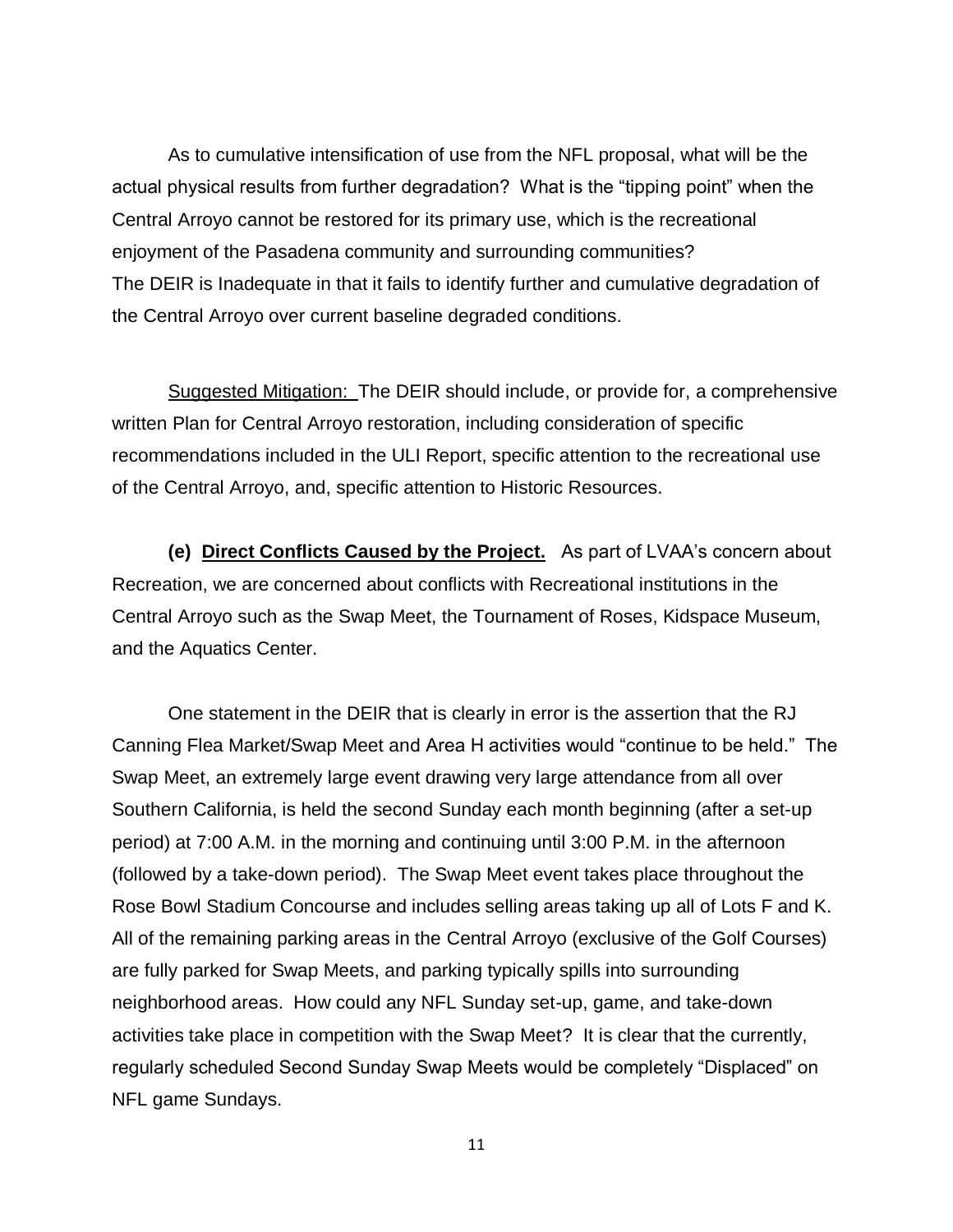As to the Tournament, all of its activities in December and January in the Central Arroyo will be impossible to carry on. The City states that the Agreements with the Tournament, which gives the Tournament control of large areas of the Central Arroyo for float activities, etc., MAY have to be renegotiated. The DEIR includes Mitigation Measure 3.6-4 on Page 3.6-30 which provides that the City and the NFL will "accommodate" the Tournament. In LVAA's opinion, this Mitigation says nothing. The Agreements with the Tournament WILL be have to be fully renegotiated as NFL games will use Tournament space during all of December and probably January (assuming play-off games). To the extent the Tournament must be relocated, what will be the impacts on other Park or public recreational space, assuming that Central Arroyo Tournament activities must be relocated? As to Kidspace and the Aquatics Center, parking (weekends and some weekdays) will not be available for weeks and months on end beginning in August and continuing the rest of the year and possibly into January.

The DEIR is Inadequate in that it fails to provide specific, detailed Plans for relocating and otherwise mitigating the NFL impacts on Tournament Central Arroyo activities, and plans for mitigating impacts on the Swap Meet, Kidspace and Aquatics Center operations.

4. **Cultural Resources**. The DEIR fails to include a Historic Resources section. The fact is that the entire Central Arroyo is a National Register Historic District, including numerous contributing features such as the Golf Courses and the rock walls. Reference is made to all written comments submitted by Pasadena Heritage for further information and discussion in this regard.

As described and discussed by Pasadena Heritage and the Pasadena Planning Commission, it is clear that the project will result in significant cumulative impacts on Historic Resources from continuing intensification of use in the Central Arroyo What is the "tipping point" beyond which Central Arroyo Historic Resources cannot be restored? The failure of the DEIR to include a Historic Resources section is a gross Inadequacy.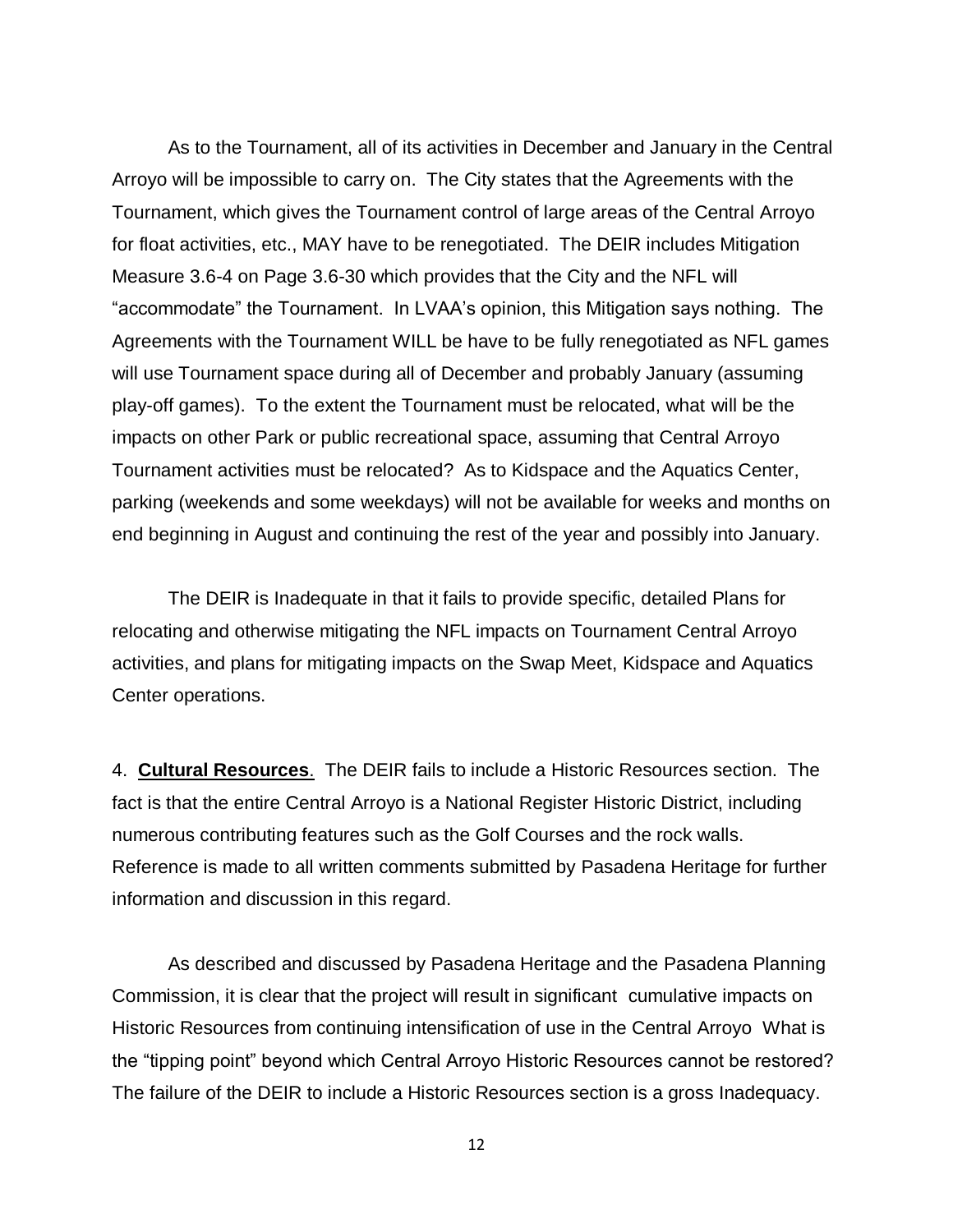Significant Central Arroyo Cultural Resources impacts, including cumulative impacts, and, a full and adequate analysis of mitigations, cannot be adequately understood and studied without a Baseline Study of all current National Historic District conditions. As to mitigations, a written Conservation Plan should be provided for or required by the DEIR to establish procedures and techniques to protect the historic status of the District, including all contributing features, in light of potential NFL use and the significant increase in Displacement events. This Conservation Plan should also establish methods for review and approval of all NFL and NFL team required changes or improvements to District features, including, without limitation, mandatory Certificates of Appropriateness as part of any discretionary review approval process.

**5. Public Services – Parks**. The Initial Study correctly identifies the potential impact of the project on Parks as a potentially significant impact. In this connection, it is essential that the DEIR study exactly what all the physical impacts of the significant Displacement of Recreation will be on all other City parkland and recreational assets, and include mitigation measures.

**6. Hydrology and Water Quality; Trash.** The DEIR is Inadequate because it does not adequately study the impact of NFL related plastic pollution and other trash on the Central Arroyo, the Lower Arroyo and the Arroyo Stream. . The Report states that the RBOC has a standard trash plan that would apply to NFL games. However, the DEIR fails to recognize that the current trash removal plan is inadequate, and forms an unsatisfactory baseline.

Presently, after any major event at the Rose Bowl, and particularly after a football game, the trails and the grassy areas are covered in plastic zip ties (used to connect temporary fencing), plastic bottles, plastic bottle tops, plastic grocery bags, cans, bottles, paper waste, food waste, and charcoal (including live coals) from barbeques. This pollution remains for days after an event. If one drives around the Recreational Loop, the clean-up looks fairly acceptable, But for those who walk the trails or the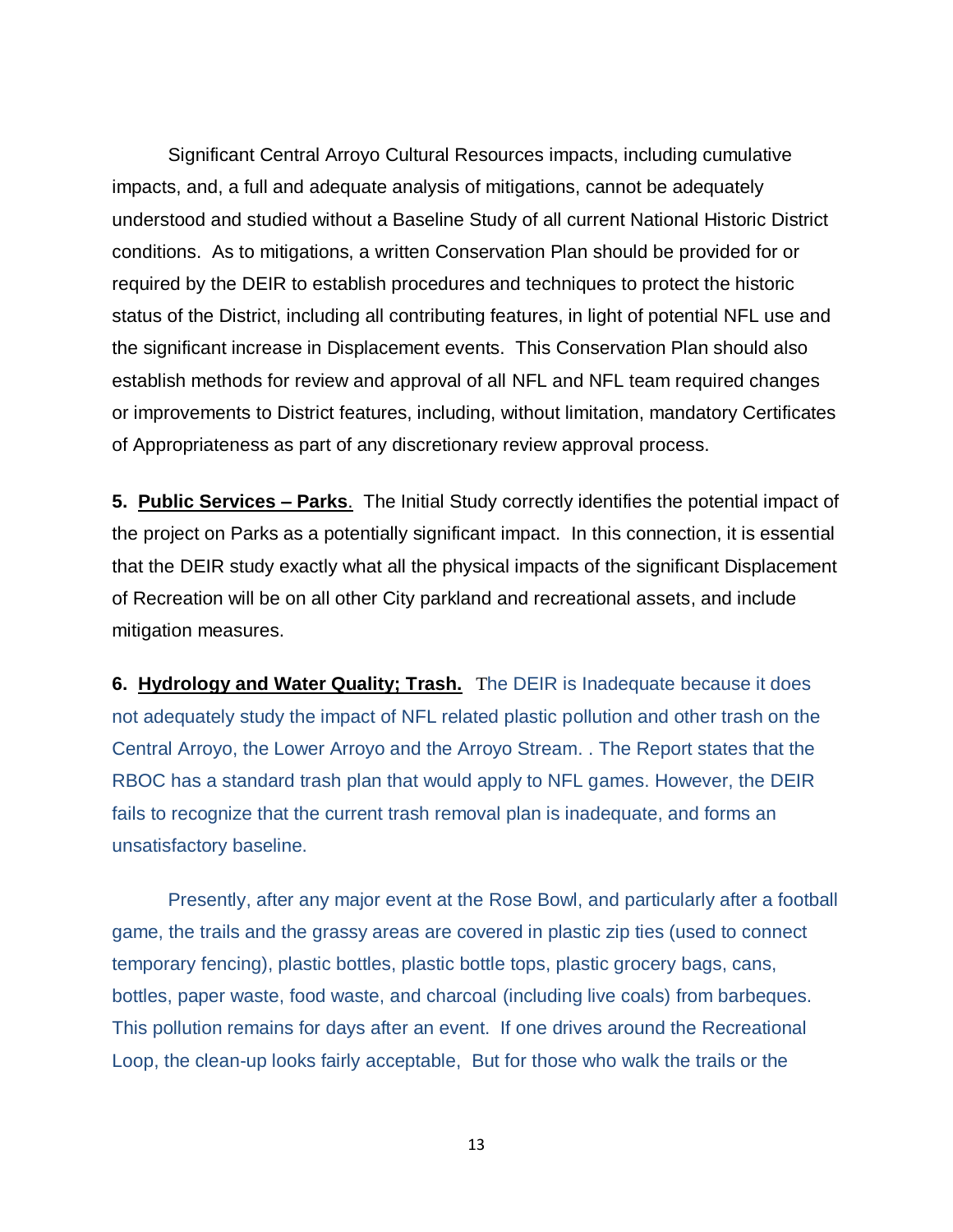grassy areas, as so many do with pets or children, all the waste is apparent and easily visible.

This pollution is unsightly. It degrades the Central Arroyo as a recreation area, and it degrades it as open space. But worst of all, much of this pollution finds its way into the Arroyo Stream, which feeds into the LA River and ultimately into the Ocean. The Arroyo Stream flows through two wonderful, but environmentally sensitive, naturalized stream areas—the area under the Colorado Street Bridge, and the area in the Lower Arroyo above the archery fields. The City of Pasadena and Non-profit organizations have spent thousands of dollars removing invasive plants, restoring native plants, and creating habitat for birds, ducks and the Arroyo Chub. These restored areas are being choked by pollution, most of which is plastic pollution. To give an example of how bad the current situation is, reference is made to the recent Coastal Clean Up Day. According to the Arroyo Seco Foundation, 110 volunteers filled 60-70 large bags of plastic pollution and other trash, removing approximately one ton of waste from the area under the Colorado Street Bridge. Where did this waste came from? This is the current base line that the DEIR asserts is acceptable.

How much more plastic pollution and other trash will 13 NFL games produce, with 75,000 fans in attendance, and with thousands of additional ticketless fans? How much more plastic pollution and other trash will find its way into the Arroyo Stream after 13 more NFL games? We do not know because the DEIR has not studied these matters.

What mitigations might be proposed to deal with all this plastic pollution and trash, and how many man-hours might be required to clean up all this additional trash? We do not know because the DEIR has not studied the issues or provided any mitigations.

Before it can be considered legally Adequate, the Draft EIR must analyze the additional impact on the Central Arroyo, the Lower Arroyo and the Arroyo Stream of the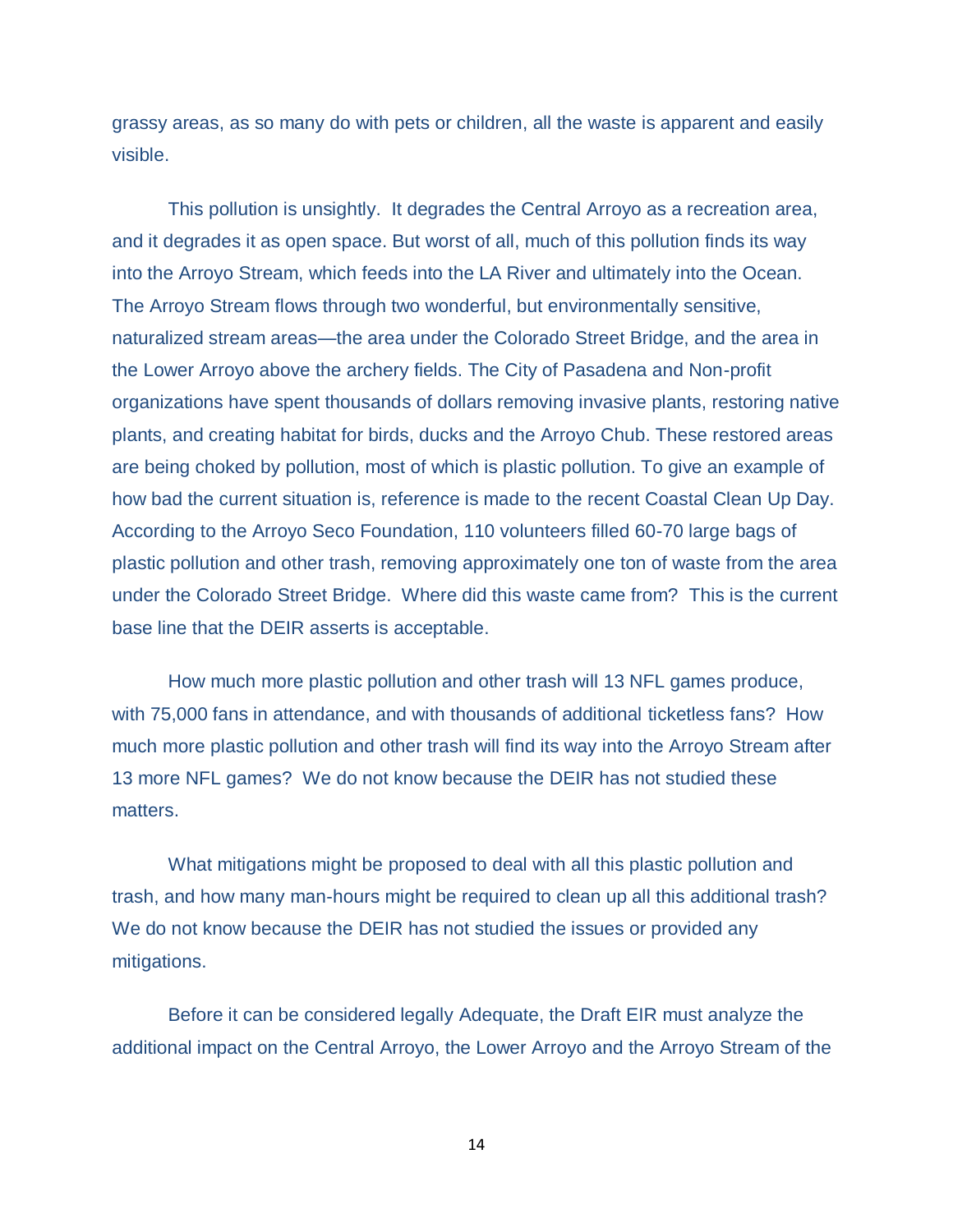plastic pollution and trash that 13 NFL games will generate, and the DEIR must identify all possible, feasible mitigations.

**7. Aesthetics.** The DEIR is Inadequate in that it does not include an Aesthetics section.

The tons of trash which result and will result from doubling the number of Displacement events for the NFL in fact do degrade the Arroyo, including its existing visual character and quality, and the existing visual character and quality of all the neighborhoods surrounding the Arroyo. All Aesthetic impacts of the significant increase in trash over the current baseline must be evaluated and mitigated in the DEIR.

NFL Branding: The DEIR indicates that there be "NFL" signage, symbols, and commercial advertising outside the Rose Bowl and in the Rose Bowl area as a result of the project Such a foreseeable project impact will degrade further the Central Arroyo, including its existing visual character and quality, and the existing visual character and quality of all the neighborhoods surrounding the Arroyo. Such Aesthetic impacts must be evaluated and mitigated.

NFL tailgating will involve impacts over and above the current UCLA activities, including banners, special lights, souvenir retail installations, tourism installations, and such. As is typical of NFL fans, will the use of large intrusive Recreational Vehicles be accommodated in the Central Arroyo? All such impacts must be evaluated as Aesthetic impacts, and mitigated.

**8. Land Use and Planning**. The DEIR is in error and Inadequate in that it does not take account all of the layers of adopted Land Use and Planning public policy supporting recreation and open space as the primary uses of the Arroyo, including the Central Arroyo, and it asserts that the project does not conflict with Land Use and Planning policies and documents. All of the following policy documents must be analyzed for clear conflicts with the proposed project: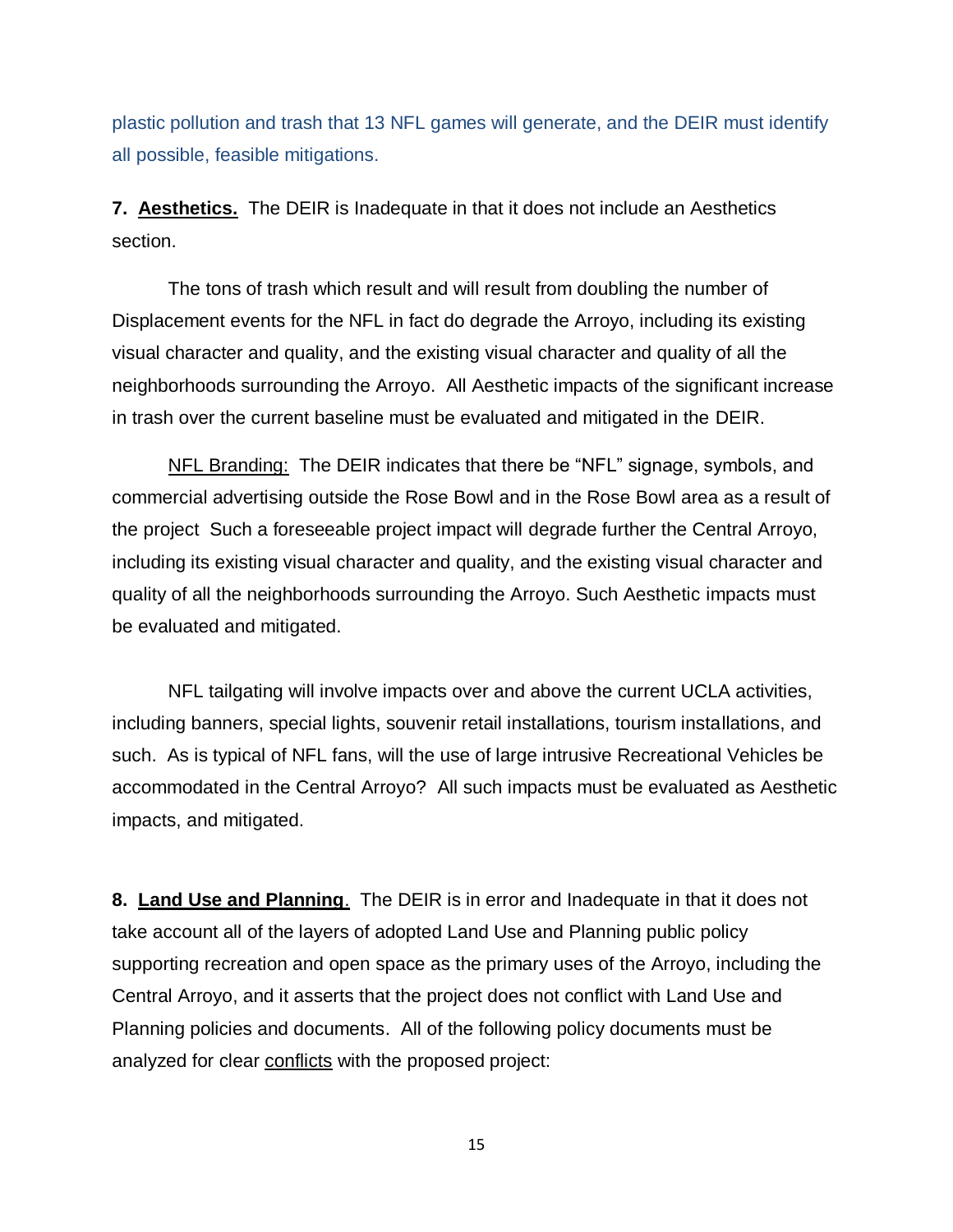- The Arroyo Seco Public Lands Ordinance. This Ordinance focuses on Displacement of recreation, not numbers of event attendees. It also extols the environmental sensitivity of Arroyo areas within its jurisdiction, and, except for the Rose Bowl itself, bans commercial activity in the Arroyo.
- The Arroyo Seco Master Plans, composed of the following four documents: the Hahamongna (Upper Arroyo) Master Plan; the Central Arroyo Master Plan, the Lower Arroyo Master Plan, and Design Guidelines.
- The Green Space, Parks and Recreation Element of Pasadena's General Plan, together with its implementation policy document, the Green Space, Parks, and Recreation Master Plan.
- The recently adopted Open Space and Conservation Element of Pasadena's General Plan.

All of these policy documents recognize the following policy considerations: Pasadena is "under-parked", and parks and open space for active and passive recreation are high priorities for Pasadena's decision makers; the Arroyo Seco including the Central Arroyo, is Pasadena's largest open space, and represents a very high percentage of the City's parkland and open space; and, the City is committed to preserving and expanding parks and open space opportunities.

As to NFL commercial activities that normally accompany NFL games, it appears that the NFL will require use of many parts of the Central Arroyo or Arroyo outside of the Rose Bowl Area on game and non-game days for souvenir retail, tourism, or, other commercial activities The conflicts of all such commercial activities with adopted Pasadena recreational and open space policies must be studied and mitigated.

The ULI Report also includes analyses of failed, fractured management practices in the Central Arroyo which have resulted in the current degraded physical environmental setting. Further, ULI concludes that the entire Central Arroyo should be analogized to Central Park in New York City, and placed into a new Central Arroyo Conservancy, similar to the current Central Park Conservancy.

While the Central Arroyo Conservancy proposal has not received formal review and discussion, LVAA has advocated for some time that City management of events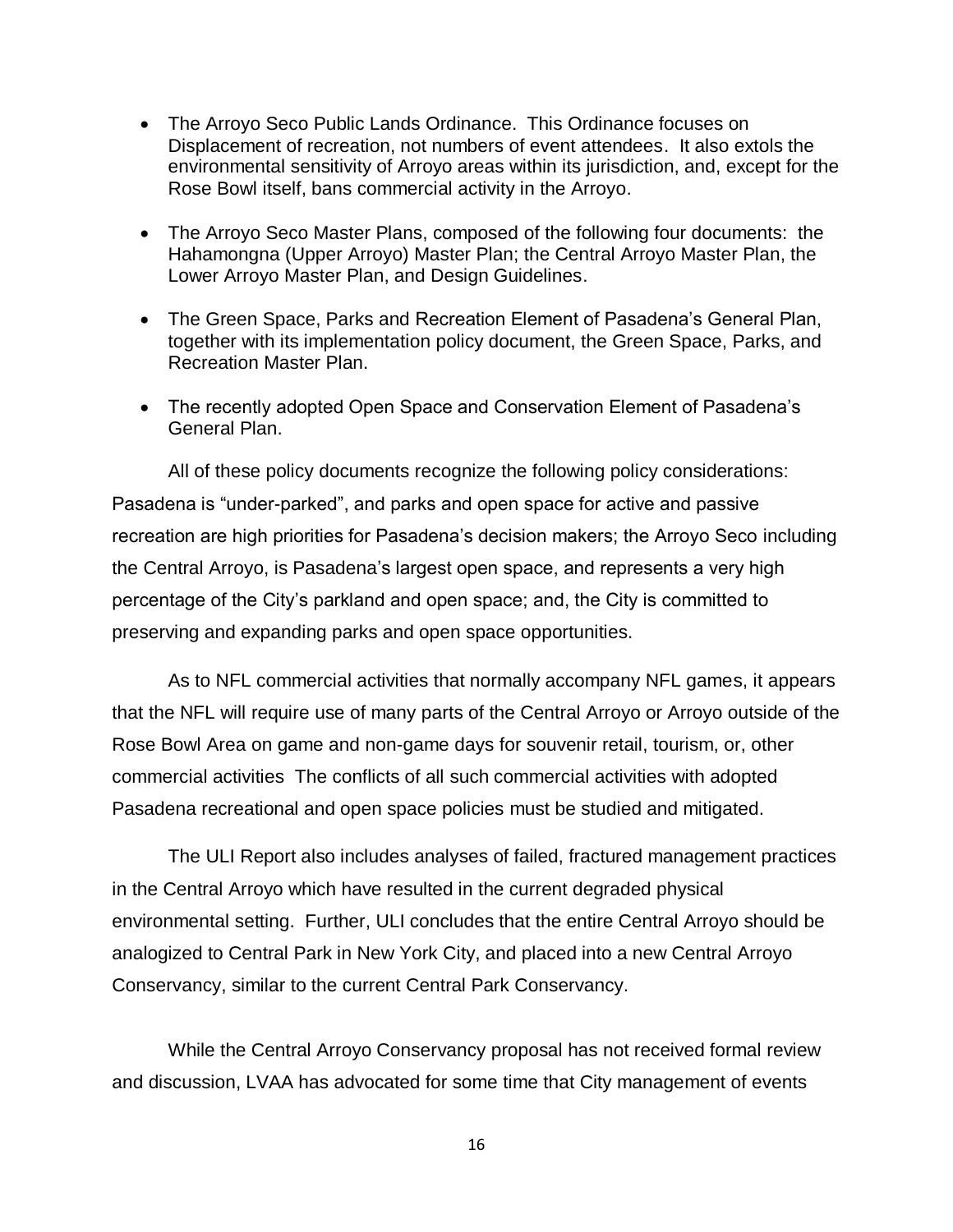and uses in the Central Arroyo is fractured, chaotic and out of control, and, that this current situation is exacerbated by the confusing, overlapping and gerrymandered jurisdictional Central Arroyo, and Arroyo in general, boundaries.

Suggested Mitigation: The DEIR should include, or provide for, a Central Arroyo Management Plan that is transparent and provides a significant role for all stakeholders in the Centra Arroyo, including all the surrounding Arroyo neighborhoods.

As a matter of Planning, it clear to LVAA that doubling the number of Displacement Events by bringing in the NFL will put enormous pressure and stress on the Administrative capabilities of the City, including Police and Fire personnel, Public Works, Rose Bowl personnel and City Administration in general. The DEIR should analyze the increase in numbers of permanent or temporary City staff that will be required by the NFL presence in the Rose Bowl, including a mitigation staffing Plan.

The general position of the DEIR is that the NFL project will not result in physical changes in the Arroyo, particularly the Central Arroyo, because no physical changes are proposed in the Project description. The question is asked again: what will the NFL and the NFL team propose in terms of physical changes or improvements to the Rose Bowl and/or the Central Arroyo? Apparently, the City's answer is "nothing" because no such changes can occur without some sort of Permit (and, apparently, additional Environmental review.). It is LVAA's position that the DEIR should fully study the entitlement processes that would apply to any physical changes proposed for any reason anywhere in the Arroyo, including the Central Arroyo and the Rose Bowl itself, by the NFL or an NFL team, including requiring that all such entitlement processes occur in a transparent setting with full public review.

**9. Traffic, Circulation and Parking**; Obviously, Traffic, Circulation and Parking are matters of the highest concern to the neighborhoods surrounding and impacted by Rose Bowl events.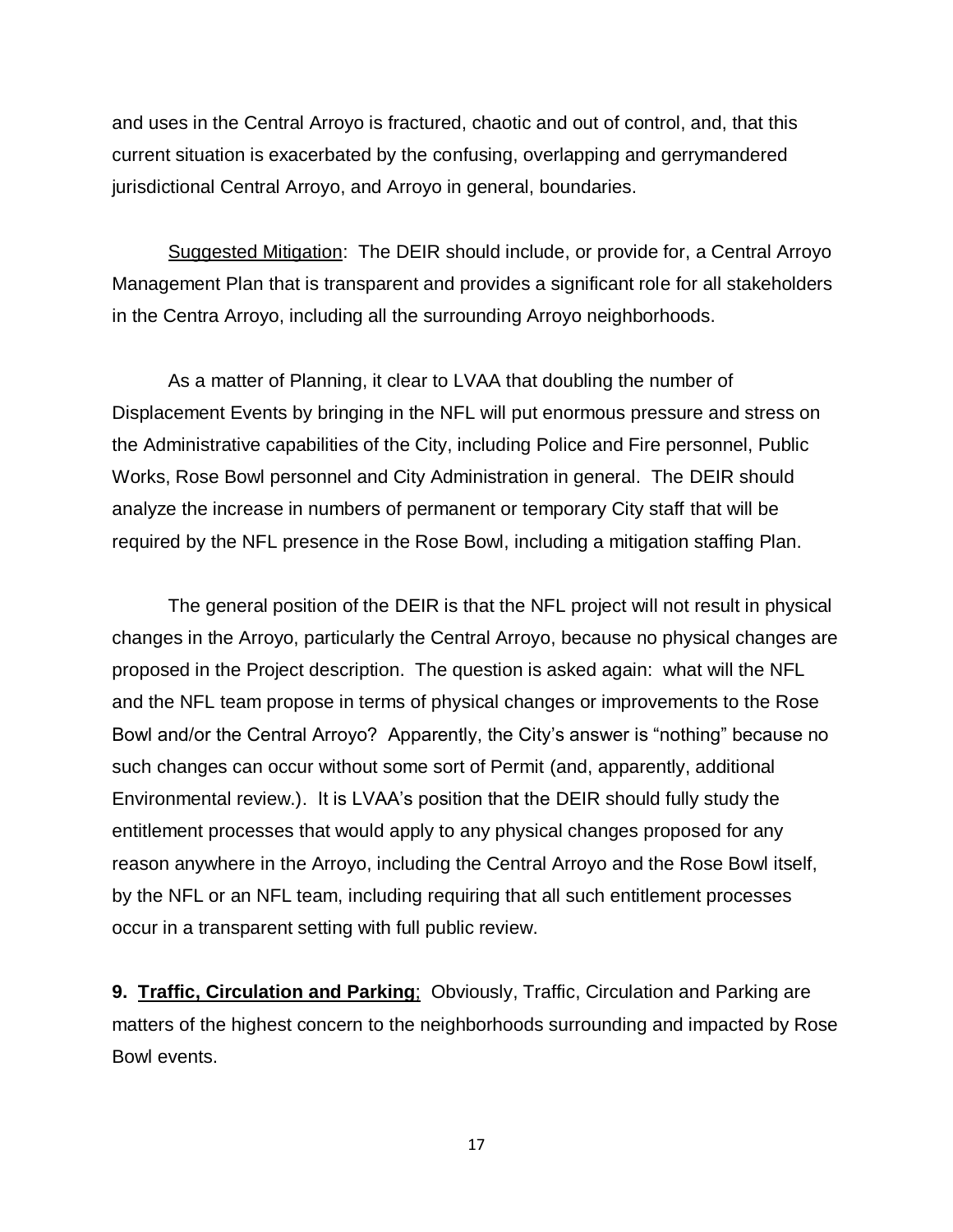Complete Streets: The Traffic Study and the Traffic, Circulation and Parking section of the DEIR are Inadequate in that they both fail to take into account the statemandated Complete Streets approach and methodology to traffic study, analyses and mitigations. "Complete Streets" is not discretionary – it is mandatory. The DEIR must utilize a Complete Streets approach in analyzing transportation and circulation impacts for the project. All of the traffic and transportation impacts and proposed mitigations must be revised to reflect Complete Streets.

The DEIR on Page 3.7-38 speculates as to the percentage of NFL fans who will arrive in the hour immediately prior to the event and leave the hour immediately after the event without any substantiation. The DEIR is "clueless" as to the fact that the Rose Bowl encourages fans to arrive mainly by car six (6) hours before each football game, and that driving out of the Central Arroyo through the neighborhoods continues for as long as two (2) or more hours after a game.

 The DEIR completely ignores the problem of ticketless NFL tailgaters in the Central Arroyo and in the neighborhoods. As is typical with NFL games, it is commonly known that thousands of ticketless NFL fans congregate as close as possible to the stadium to tailgate and otherwise enjoy the NFL atmosphere and experience, including the commercial activities outside the stadium.

Suggested Mitigation(s): The DEIR should include a specific Mitigation prohibiting entry into the Central Arroyo and the neighborhoods by car or shuttle of any NFL fan without a ticket to the NFL game. This Mitigation should include, or provide for, a shuttle and traffic control written Plan to keep ticketless NFL fans out of the Central Arroyo and the neighborhoods to the greatest extent feasible.

As to cars entering the Central Arroyo for an NFL game: how was the 2.5 vehicle occupancy number determined? This speculative estimate is not substantiated.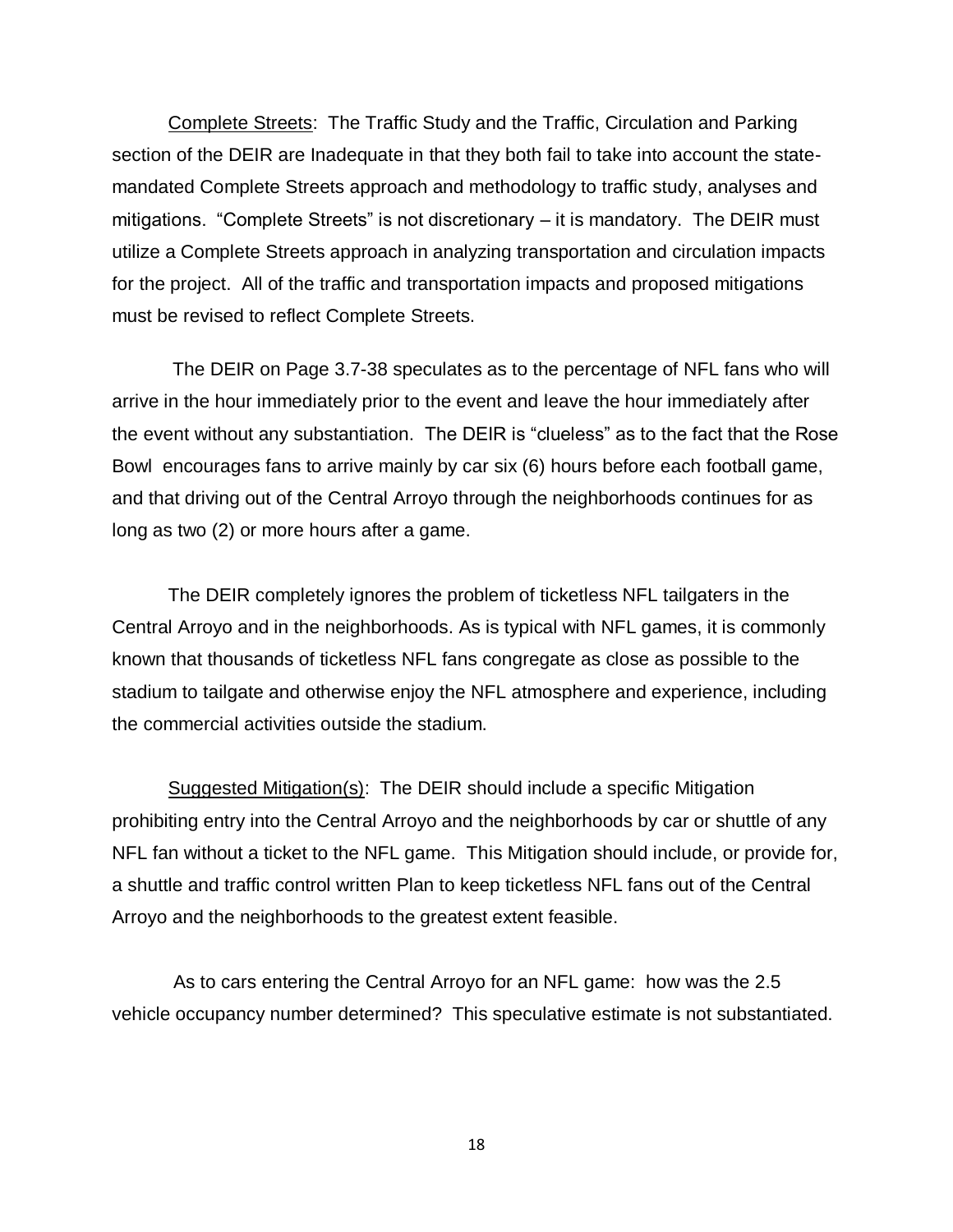As to the estimates of the number of shuttle trips in the hour before and after an NFL event, the DEIR estimates are not substantiated. No mention is made of the time required for each trip. If an average round trip shuttle ride takes 20 minutes, then 211 shuttle trips in one hour would require over 70 shuttles. (See DEIR page 3.7-41).

The Traffic section of the DEIR must fully analyze the impacts, including cumulative impacts, of the Lincoln Properties Project (Parsons site) which will be one of the largest mixed use projects in Pasadena history (nearly 1 million square feet phased over time), and will, in addition to introducing enormous numbers of vehicles and trips onto the streets of West Pasadena, have the potential to completely eliminate, particularly during construction, the current Rose Bowl shuttle system taking Rose Bowl attendees, who park at Parsons and reduce traffic in the Central Arroyo, to and from the Rose Bowl, particularly during construction.

Suggested Mitigation: The DEIR should include, or provide for, a specific written Plan for Parsons shuttle alternative operations if the Lincoln Properties Project at the Parsons site goes forward, which is probable. This Plan should include detailed alternative shuttle plans for relocated and adjusted operations in the event that the Parsons shuttle site, including on-site parking, is no longer available for an extended period of time during the Lincoln Properties project construction period.

The DEIR assumes that NFL fans will be content to park away from the stadium and shuttle into the Rose Bowl, but tailgating, including continuous alcohol consumption, is an integral part of the game day experience, and depends on on-site parking around the stadium. The DEIR does not adequately explore and analyze specific incentives (such as reduced ticket prices) to encourage use of shuttles and other public transportation. The DEIR fails to take account of the fact that current public transportation in the Central Arroyo, the ARTS Bus, is blocked from providing service on Displacement event days.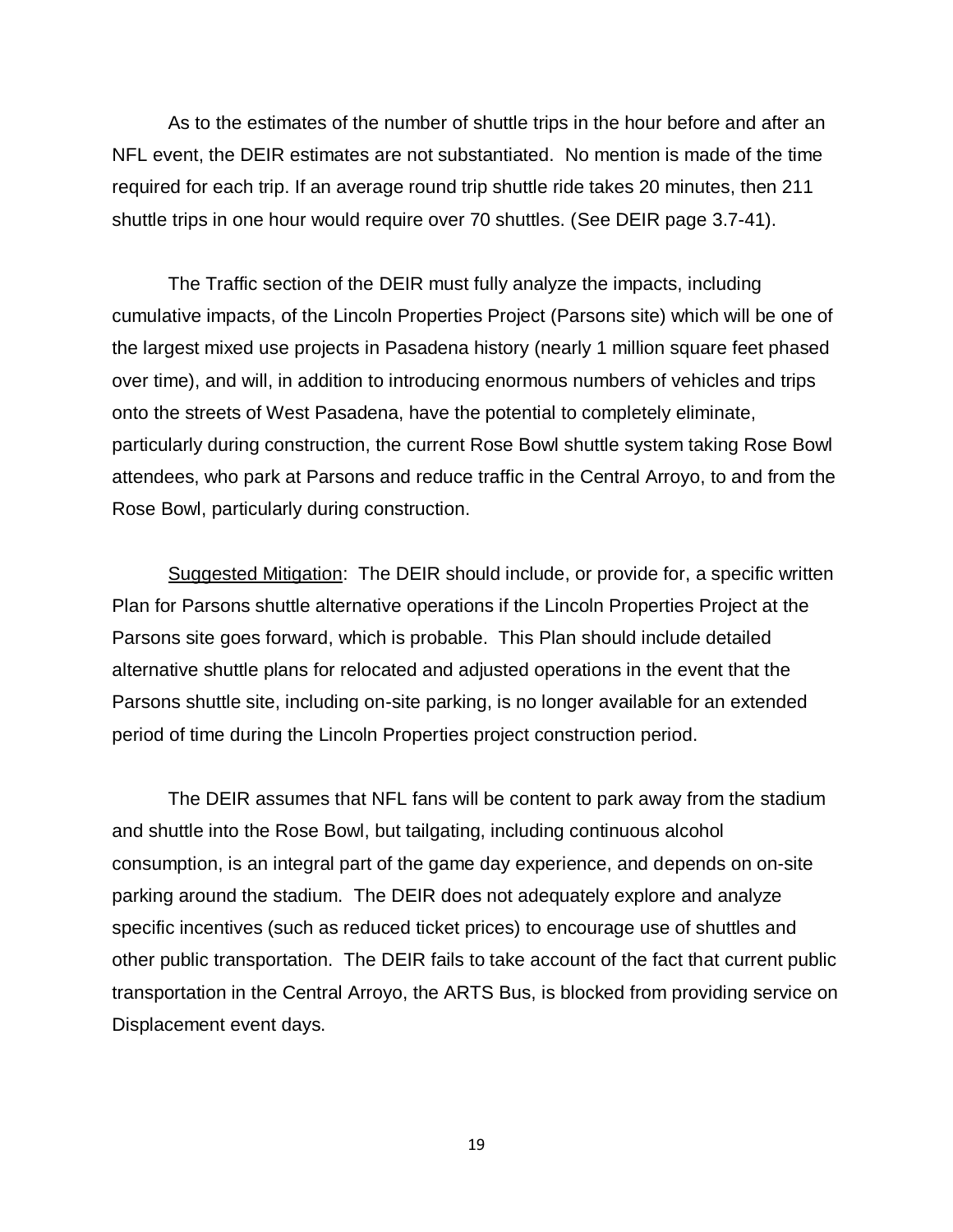Why isn't "Park and Ride" from sites outside Pasadena considered and studied in the DEIR? Significant numbers of cars trips could be reduced and kept out of Pasadena and the Central Arroyo if Park and Ride to NFL games (or all Displacement Events) was implemented following the model of the Hollywood Bowl.

Suggested Mitigation: The DEIR should include, or provide for, a Plan to establish and implement a "Park and Ride" program to NFL and other Displacement events in the Rose Bowl.

Rainy day parking limitations (unavailability of golf course parking) are not adequately considered by the DEIR. On rainy days, UCLA fans are parked as a matter of policy in the neighborhoods. How will NFL fan parking be kept out of all the neighborhoods surrounding the Central Arroyo in general, but particularly on rainy days? The DEIR does not address this issue at all. NFL fans cannot be parked in the neighborhoods on rainy days or after heavy rains as a matter of public safety as NFL fans, unlike UCLA fans, will be permitted to consume alcohol continuously before and during the game for hours. Drunken and DUI driving, and drunken or drug influenced behavior by NFL fans cannot be tolerated in any neighborhood around the Rose Bowl, including the LVAA neighborhood.

As to excessive NFL alcohol consumption, and drunken or DUI driving in and around the neighborhoods, what is the specific Police Plan for control of such behavior, including the additional administrative burden of the required additional traffic officers and required additional policing?

Currently, traffic management, including ingress and egress through the neighborhoods and throughout the Central Arroyo, is under the control of the Pasadena Police Department. Over many years, certain effective policies and practices have been developed which the Police follow on an ad hoc and sometimes haphazard basis. We are not aware of any publicly available written reference manual of these policies and practices. Each time there is a change-over of Police personnel in charge of Rose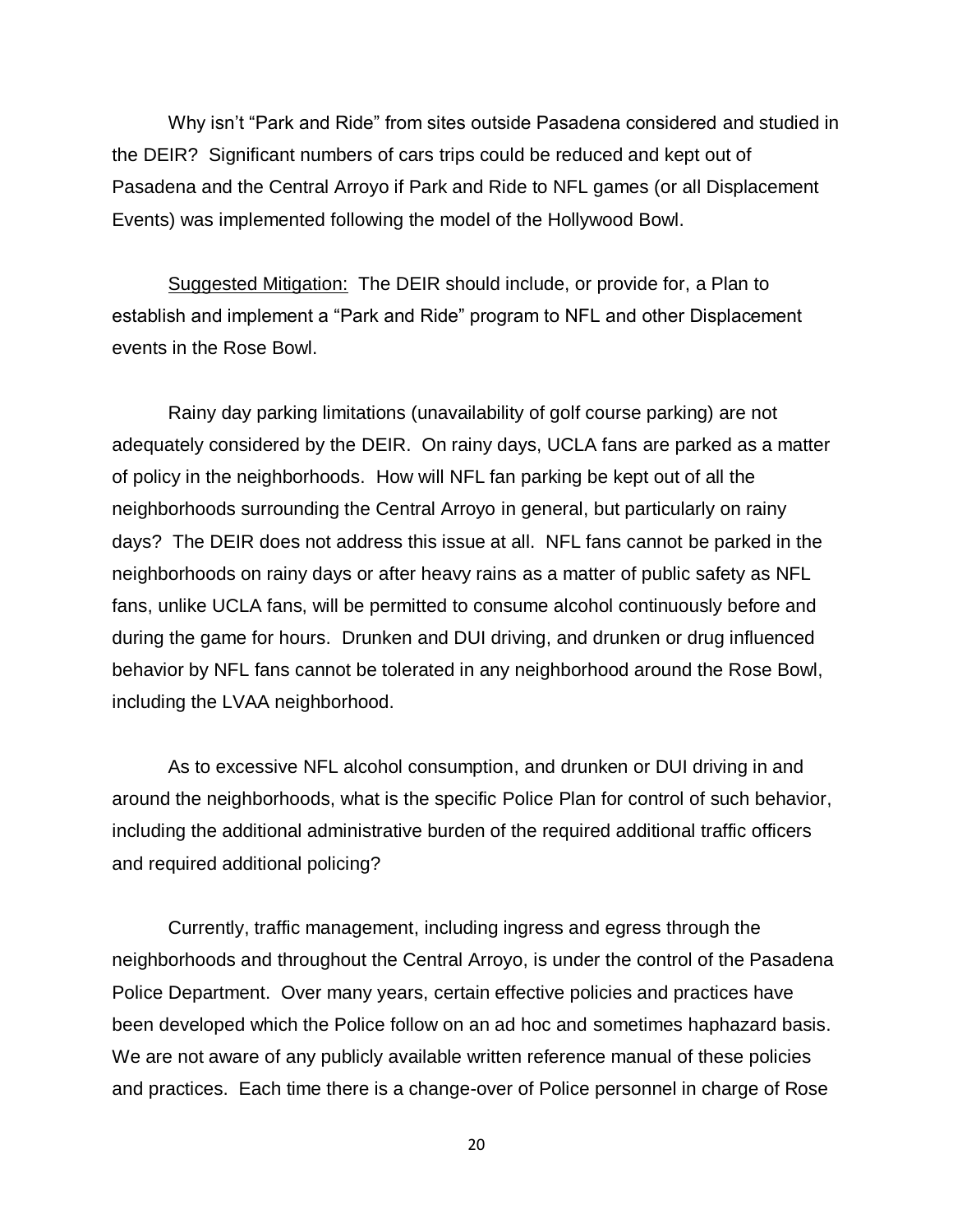Bowl event traffic management, LVAA often is faced with "starting over" to be sure that the policies and practices previously agreed to and tested are implemented.

Suggested Mitigation: Traffic mitigations should include, for purposes of consistency and reliability, a written, publicly accessible, Manual of all applicable Rose Bowl event traffic/parking management policies and practices, including staffing and back-up planning which is binding on the City.

Currently, if the Police are distracted during a Displacement Event day by, for example, some activity such as the "Occupy the Rose Parade" effort this year, the Police reserve the right to divert resources from Event/neighborhood traffic management to the higher priority perceived need. The written Manual must include plans for backing up Police traffic management of Rose Bowl events if the Police are diverted.

## **10. Public Services – Public Safety/Police/Emergency Planning and**

**Management.** LVAA observes that NFL crowds pose different risks than do the typical crowds attending events at the Rose Bowl and in the Central Arroyo. The Public Safety section of the DEIR is Inadequate in that it does not fully study or mitigate Public Safety impacts of the project.

LVAA's opinion is that a Baseline Study must be undertaken to determine current Public Safety conditions. The Study would enable the DEIR to include the legally required analysis to address the kinds of criminal incidents, public safety concerns, traffic control matters discussed above, and emergency and disaster scenarios that could occur within the Central Arroyo from the project, and evaluate whether the level of resources needed to provide effective security oversight and emergency response would and could be provided, including on a cumulative basis. In studying and analyzing Public Safety issues, LVAA believes that close consultation should take place with the Pasadena Police and Fire Departments.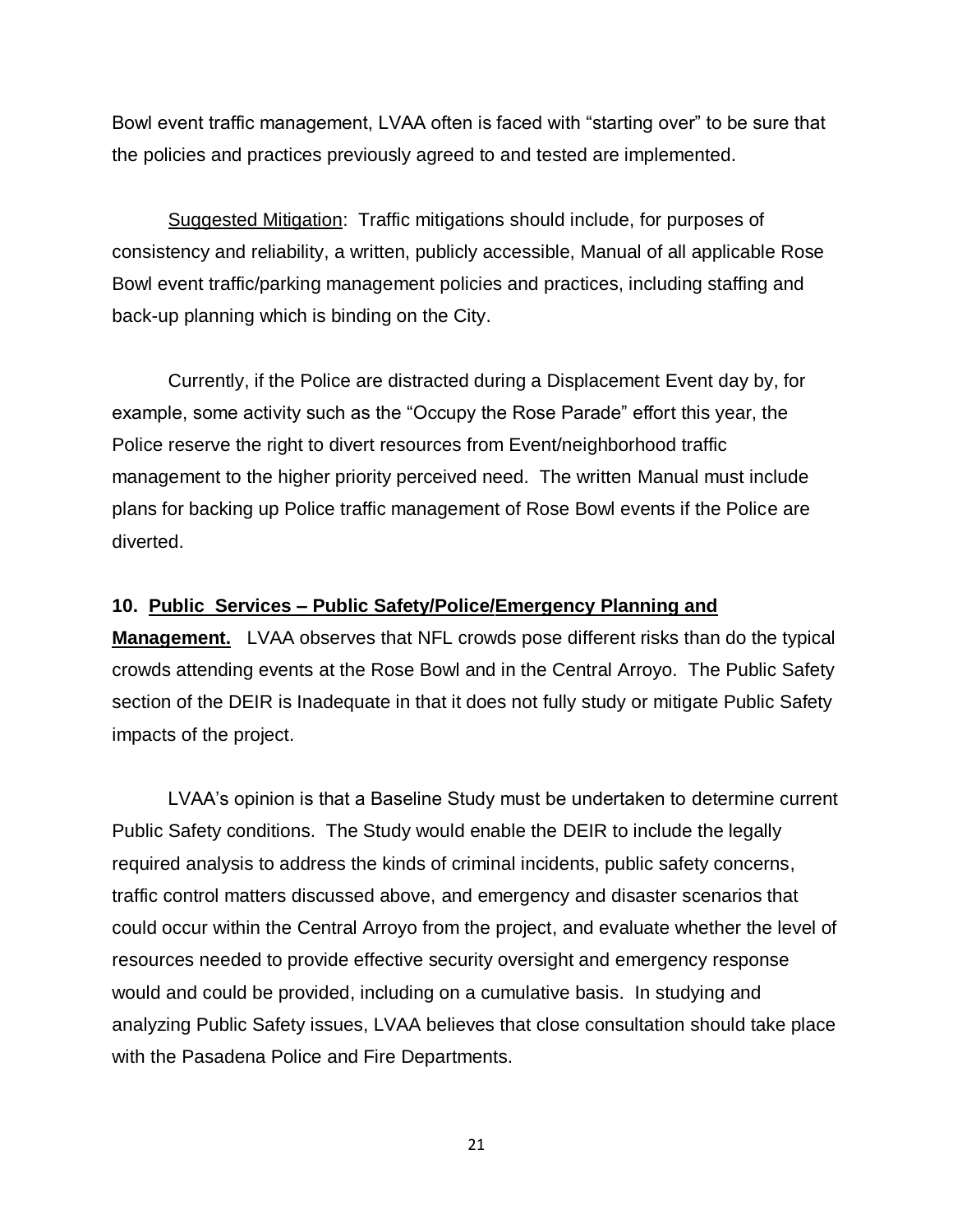From LVAA's general knowledge of NFL events and venues, specific issues related to police protection that must be addressed in the DEIR include crime, impacts from unlimited alcohol consumption, crowd management, communication and command operations, and natural disasters.

As to crime, it appears to LVAA that certain types of crimes associated with large crowds at NFL venues will increase with NFL games, including ticket scalping, fraud, pick pocketing, theft of property and merchandise, and other civil and criminal violations. With the increases in the number and size of events that would occur within the Central Arroyo and project site from NFL games, it is clear that these types of crimes could occur more frequently. This increased frequency has the potential to result in an impact on levels police protection services, including staffing.

Tailgating is an activity that is associated with sporting venues, including the Rose Bowl. Such activities can and will lead to drunk and disorderly conduct in the parking lots and in the stadium. In this connection, LVAA has observed that NFL tailgating operates on a much larger and more intense level than UCLA tailgating. The current Rose Bowl alcohol policy will not be applied for NFL tailgating. The DEIR must fully consider all the significant impacts of tailgating including increased demand for police protection services, including staffing.

In fact, LVAA understands that the City and the RBOC plan to impose NO limits of any kind on alcohol consumption by NFL fans at NFL games in the Rose Bowl, which means that NFL fans will be able to consume all forms of alcohol during tailgating prior to each game (up to six (6) hours), during the game itself, and, after the game.

Suggested Mitigation: LVAA suggests imposing the same limitations on NFL game alcohol consumption as is currently imposed on UCLA and other College Rose Bowl games.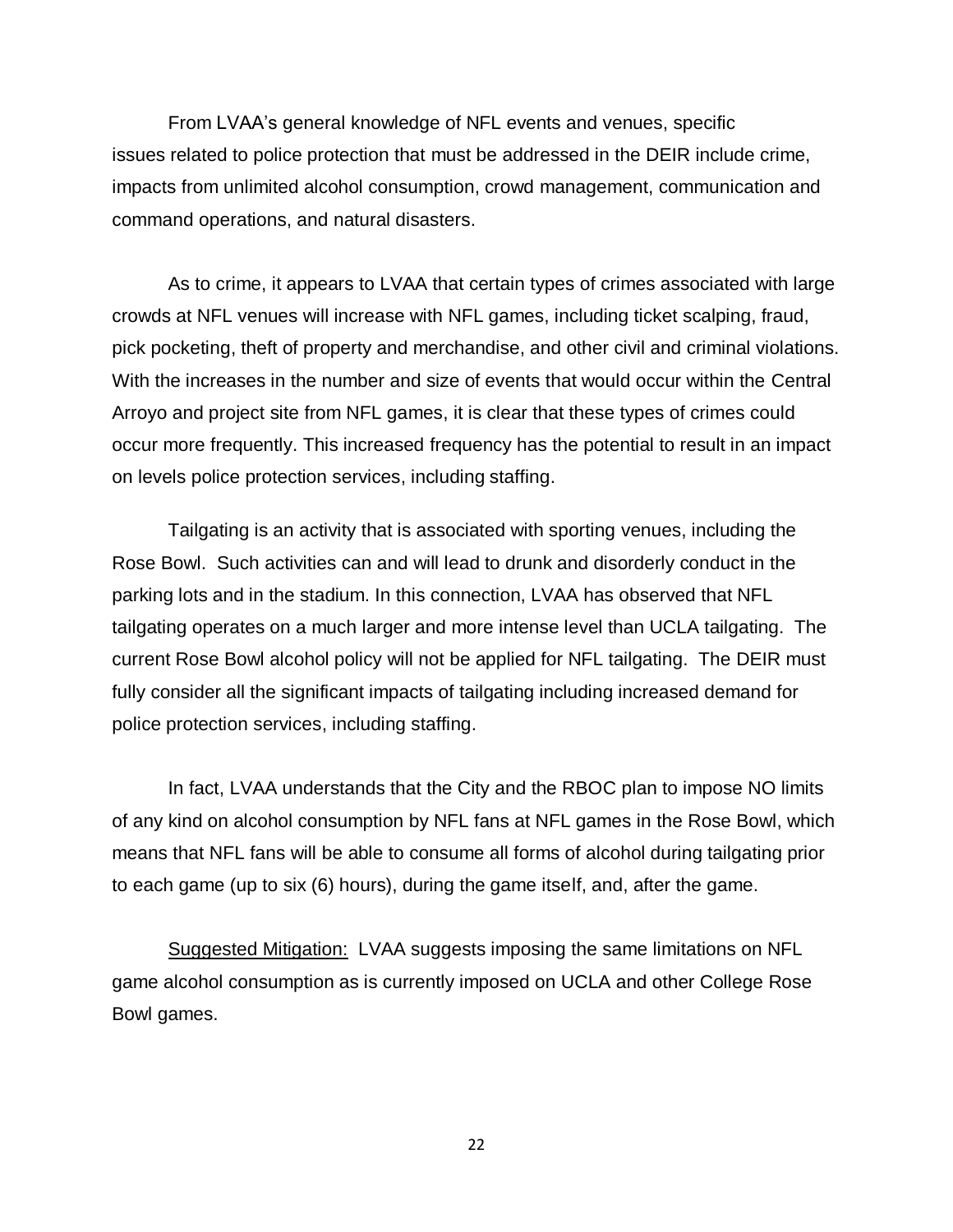Of most concern is the general result of all this drinking before, during and after NFL games in the Rose Bowl: drunk driving in the Central Arroyo and in and around surrounding neighborhoods, including the LVAA neighborhood, and, drunken and disorderly NFL fan behavior in and around the Central Arroyo, particularly in the neighborhoods.

LVAA observes that motor officers are crucial to managing Displacement Event traffic flow and parking areas as well as protecting the surrounding neighborhoods from intrusion. The DEIR must study whether there are enough motor officers to provide these services if UCLA plays on Saturday and NFL on Sunday, especially if UCLA is scheduled for an evening game and the NFL is early the following day.

Old Pasadena's weekend activity requires a special deployment of officers due to the alcohol consumption and large crowds in Old Pasadena. The NFL would be expected to generate similar crowds on game days (Sundays, occasional Mondays and Thursdays). The impact on the "drain" on officers three (3) nights in Old Pasadena while maintaining staffing levels for the event and the rest of the city needs to be evaluated.

The proposed project would result in an increase in the number and frequency of Displacement events within the Project Site, doubling the number of large crowd events when compared with existing conditions. Crowd management and control must be addressed, particularly since typical NFL crowds will be involved. Crowd management and crowd control will also be extremely important in protecting neighborhoods adjacent to the Arroyo. In studying this topic, control of persons entering or attempting to enter the Arroyo without an event and/or parking ticket must be addressed and mitigated. This is a particularly important effort with respect to NFL games where large numbers of persons without tickets are known to come to the venue to enjoy the experience outside the venue.

Suggested Mitigation: a detailed and comprehensive Public Safety/Police and Security Plan should be developed and implemented as a mitigation measure, including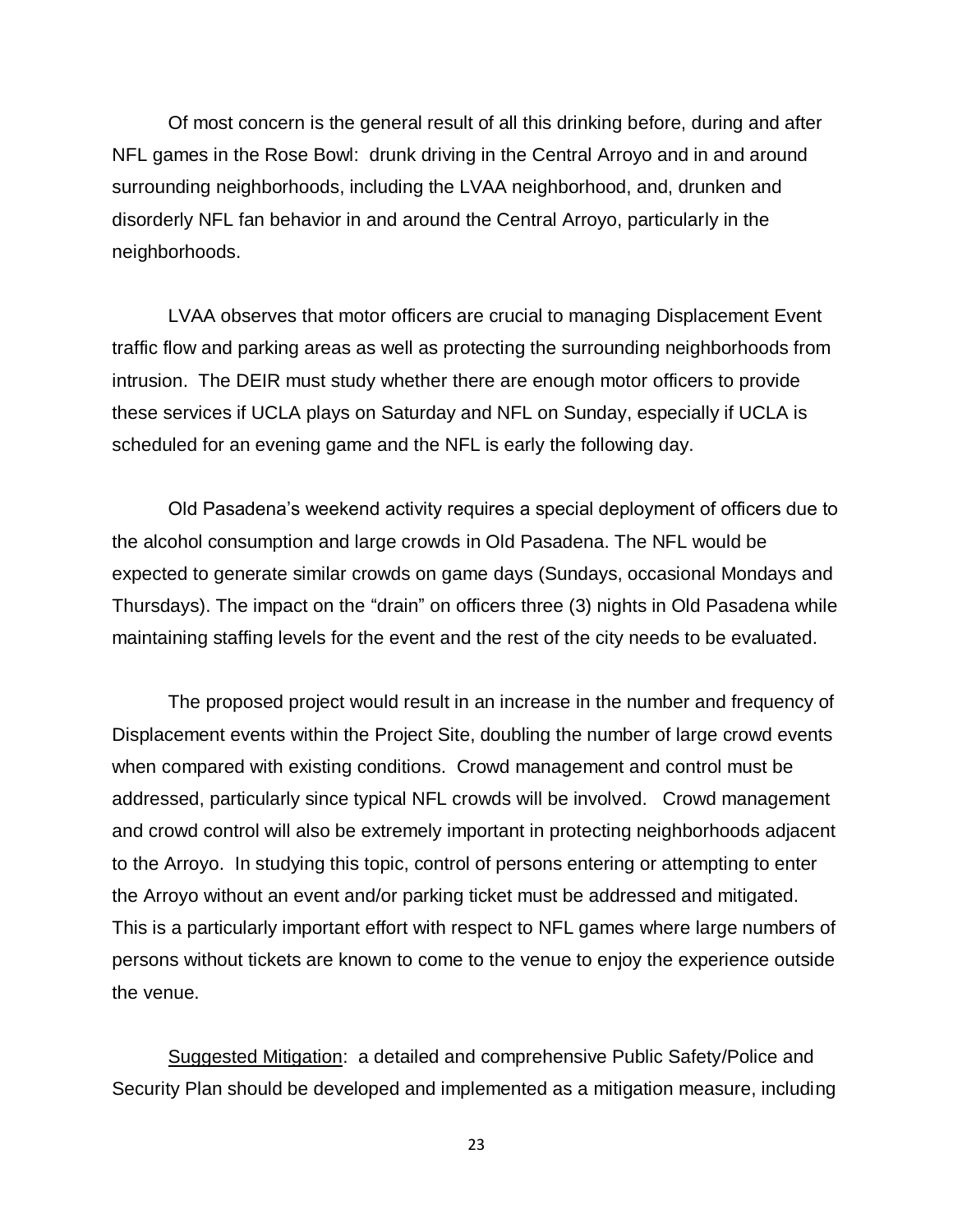full evaluation of the current Police command and control capabilities and NFL game staffing needs. ..

Alcohol, crime and crowd control impacts will be influenced to a great extent by the identity and reputation of the identified NFL Rose Bowl team. The Oakland Raiders are well-known to bring impacts of this sort at a much higher level than other NFL teams.

Suggested Mitigation: The DEIR should include a Mitigation measure providing that the City of Pasadena and the RBOC will not contract for or permit the Oakland Raiders as the Temporary NFL team.

Natural disasters are of great concern to LVAA. The DEIR is Inadeqate in that it does not fully analyze emergency response personnel and capabilities in the context of NFL games and doubling of Displacement events in the Rose Bowl. For example, regular dumping of live coals in and around the Central Arroyo from tailgating is a constant fire threat to the LVAA neighborhood.

The ultimate challenge to Traffic and Congestion management and Public Safety in connection with NFL and all other Displacement events is Emergency/Natural Disaster planning management. The DEIR is silent or relies on the City's current disaster preparedness planning. LVAA disagrees with this assessment of preparedness. Doubling the number of Displacement events, including bringing NFL patrons into the Arroyo who, unlike UCLA fans who have attended football games in the Rose Bowl for years, have little experience with exiting the Central Arroyo, brings the risk of significant failure to respond to Emergencies and Disasters to a very high degree.

It should be noted that very few of the Linda Vista-Annandale neighbors have a secondary exit route in the event of a major disaster such as a major Earthquake and/or a fast-moving fire. (Note further: large areas of dry brush are "behind", to the West of, the LVAA neighborhood and these areas have not burned for many years; and, Linda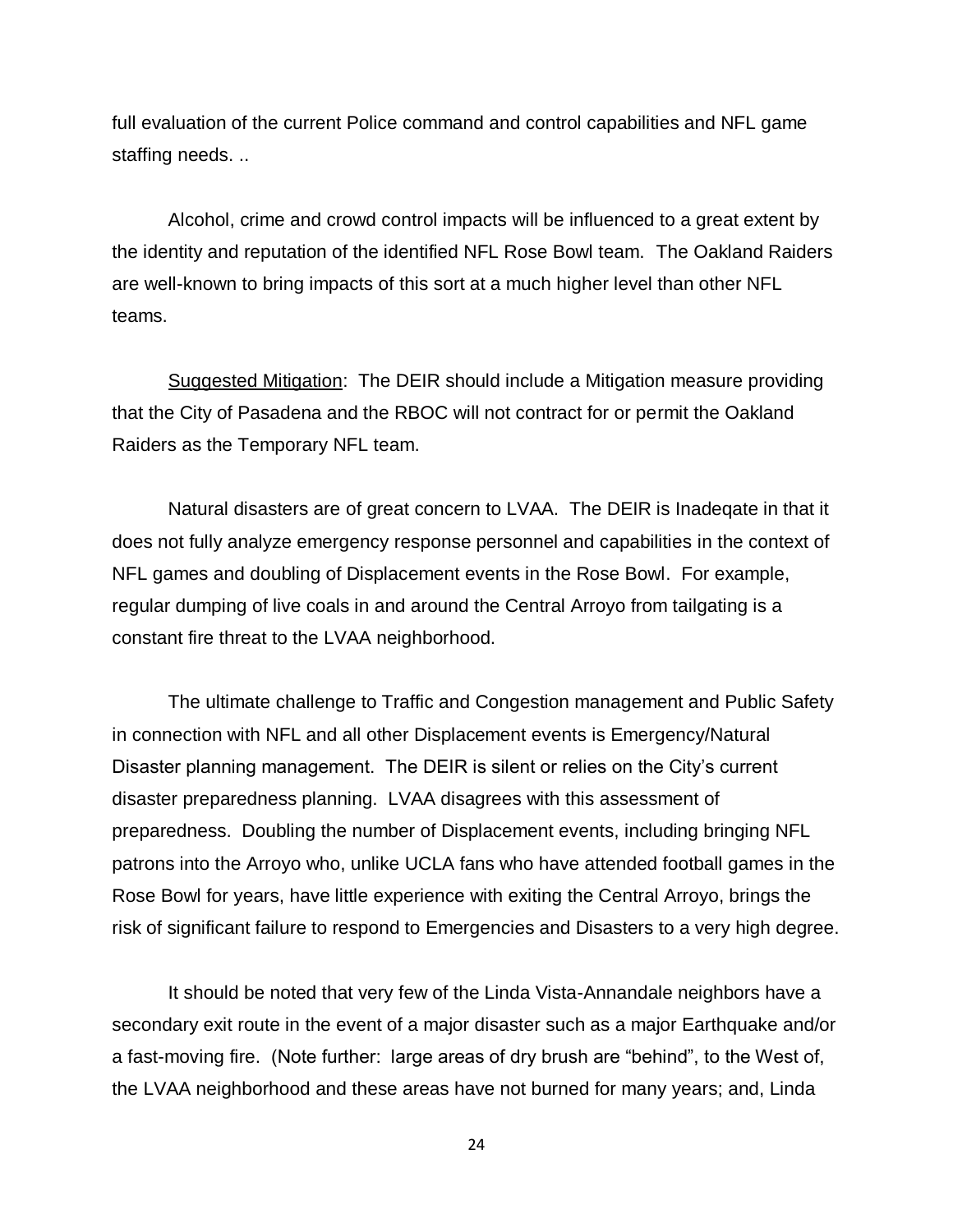Vista-Annandale includes a large number of narrow, winding hillside roads.) A very large number of cars and residents will exit onto Linda Vista Avenue at the same time as thousands of Rose Bowl attendees attempt to exit up and out ot the Central Arroyo using, essentially, the same routes, causing chaos and gridlock, and, potentially enormous loss of property and life similar to the Oakland Fire result some years ago.

The DEIR must include a Baseline Study of current catastrophic Emergency conditions,

Suggested Mitigation: The DEIR should include an LVAA Area Emergency Preparedness and Response Plan that covers exactly how during an NFL or other Displacement Event all residents and event attendees will be protected and evacuated, and, how Police and Fire personnel, augmented by from other jurisdictions as required, will adequately respond to such an Emergency. Further, the DEIR must consider the implications of Red Flag Day policies put in place by the Pasadena Fire Department against NFL and other Displacement events. These implications include special requirements to clear and divert traffic entering or exiting the Linda Vista-Annandale neighborhood, including Linda Vista Ave., to enable Fire equipment from Pasadena Fire or other jurisdictions access on an expedited basis to the Linda Vista hills.

**11. Air Quality.** The DEIR is Inadequate, first, because the Air Quality monitoring stations for the project are located miles from the Central Arroyo: 752 S. Wilson Ave., a station in the City of Azusa, and, a station in the City of Burbank. The various "Regional" results from these stations for all purposes do not reflect factual conditions in the Central Arroyo for current Displacement events or for projected NFL football games.

Second, the DEIR fails to take account of the particular topography in the Central Arroyo. The Arroyo, including the Central Arroyo is a depressed, deeply cut canyon area surrounded by higher land forms. The result is that the Arroyo, including the Central Arroyo, concentrates poor air quality, particularly during the hot climate periods which will occur during a major portion of the NFL football season.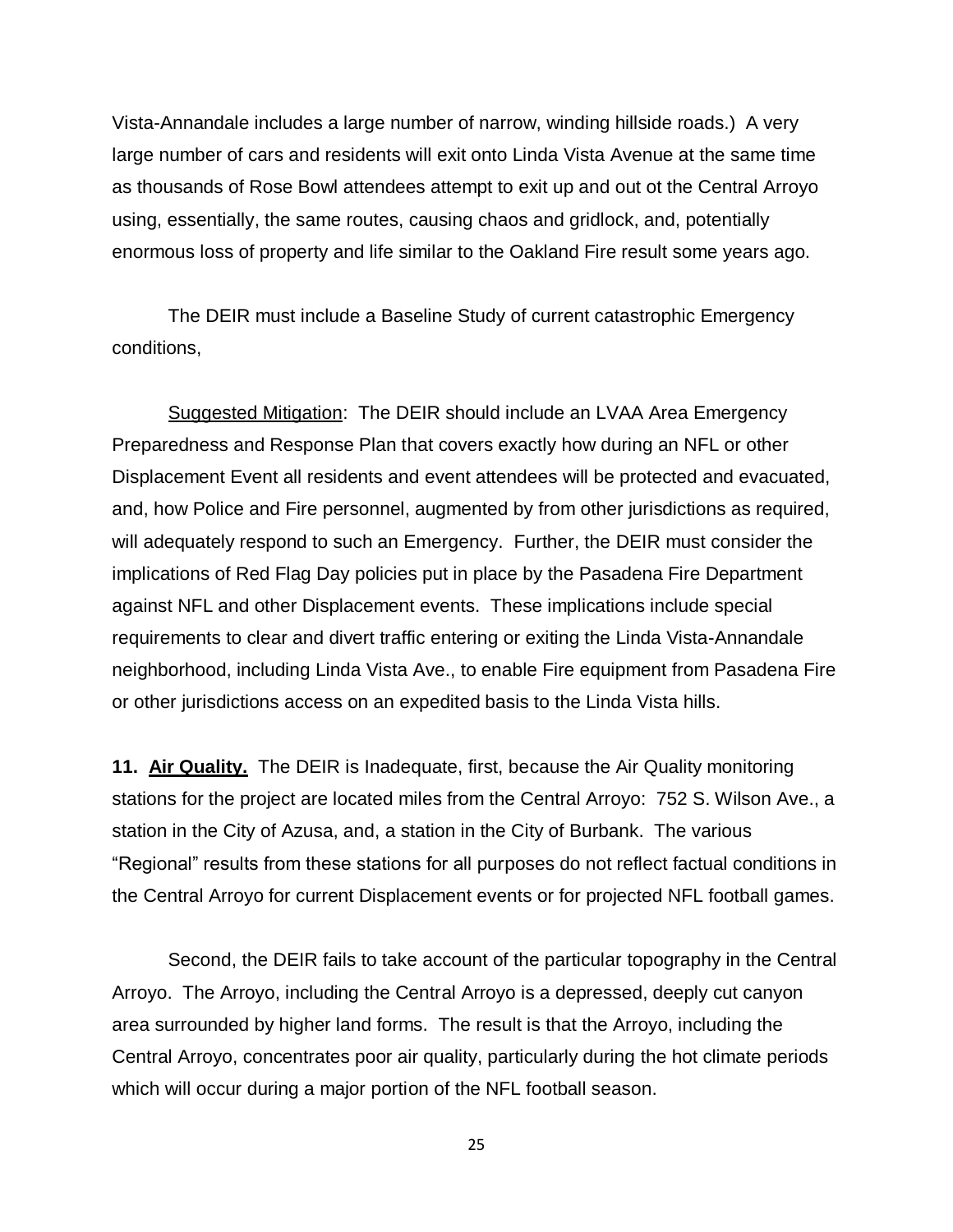**12. Greenhouse Gases.** The DEIR is Inadequate because it fails to include any baseline study for local, Pasadena Greenhouse Gases. Apparently, the DEIR relies only on estimates.

Months ago, the City's Planning Department prepared and submitted to the Planning Commission a draft methodology for determining baseline Greenhouse Gases and analyzing Greenhouse Gas impacts under CEQA. The draft document, apparently required by applicable state law, was rejected by the Planning Commission. A revised plan has not been resubmitted to the Planning Commission. What is the effect on the DEIR of Pasadena failing to complete and adopt such a Pasadena Greenhouse Gas Plan?

**13. Cumulative Impacts.** The DEIR is Inadequate in that it fails to fully analyze and mitigate Cumulative Impacts.

LVAA agrees that Cumulative Impacts must be evaluated on a consecutive basis, year-by-year, and, on a cumulative basis over the entire five (5) year period on a year-by-year basis. See Page 5 of Exhibit 2 to the WPRA Scoping Letter dated April 12, 2012.

Most importantly, the DEIR must analyze and mitigate the cumulative impacts of all current and foreseeable projects in Pasadena. These projects include, but are not limited to, the Art Center College of Design Master Plan, the La Loma Bridge Restoration Project, the Marriott Residence Hotel Project, all ongoing Projects in Hahamongna, the Central Arroyo and the Lower Arroyo arising out of the Arroyo Master Plans, and, two of the largest projects in Pasadena history: the Los Angeles County Sediment Removal Project in Hahamongna discussed in detail at the Scoping Meetings, and, the Lincoln Properties Project (Parsons site) which will be one of the largest mixed use projects in Pasadena history (nearly 1 million square feet phased over time), and